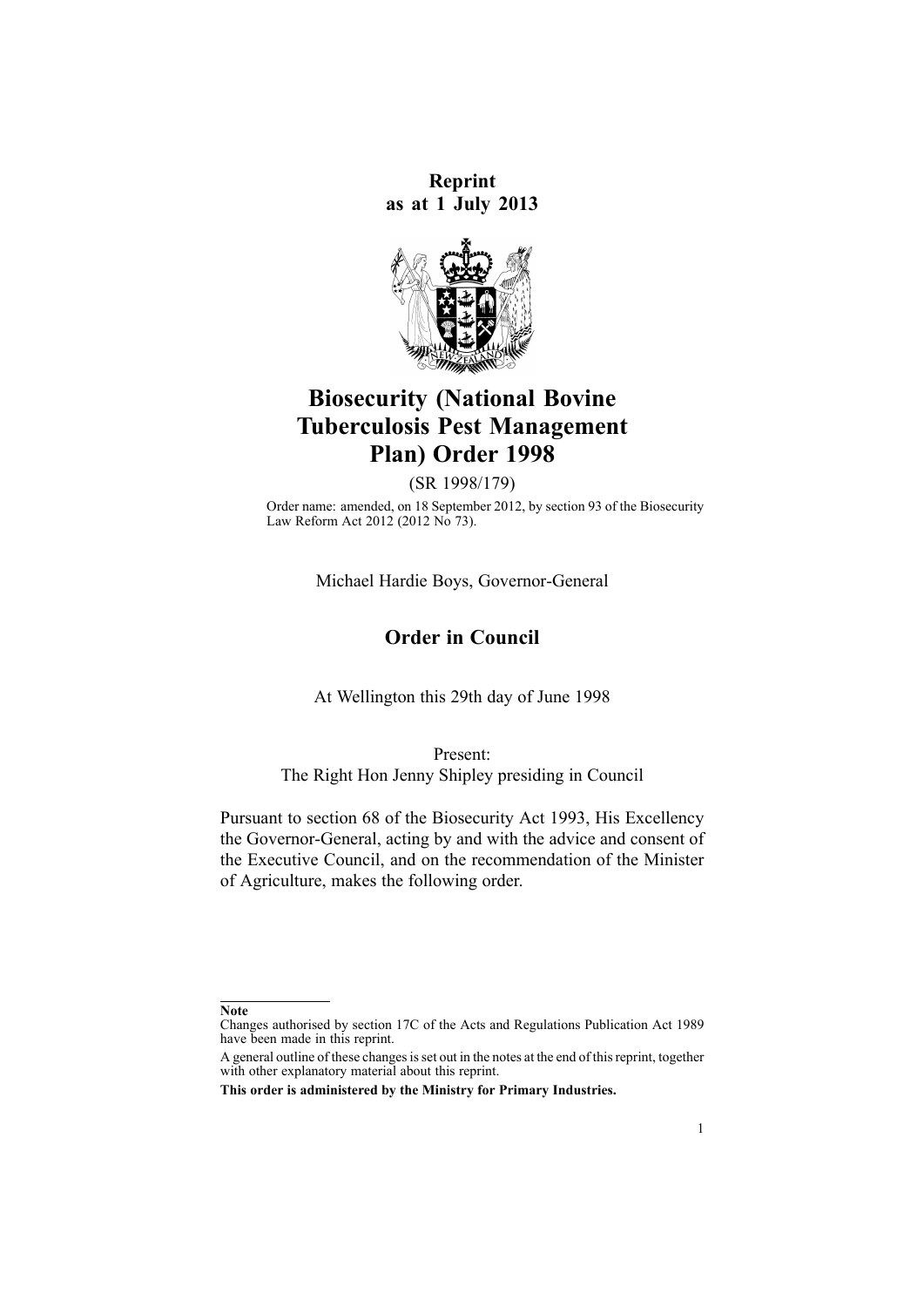| <b>Biosecurity (National Bovine Tuberculosis</b> | Reprinted as at |
|--------------------------------------------------|-----------------|
| Pest Management Plan) Order 1998                 | 1 July 2013     |

## **Contents**

|                         |                                                                             | Page           |
|-------------------------|-----------------------------------------------------------------------------|----------------|
| 1                       | Title and commencement                                                      | 3              |
| $\overline{2}$          | Interpretation                                                              | 3              |
| $\overline{\mathbf{3}}$ | National Bovine Tuberculosis Pest Management Plan                           | 6              |
| $\overline{4}$          | Pest                                                                        | 6              |
| 5                       | Objectives of plan                                                          | 6              |
| 5A                      | Principal measures to implement plan                                        | $\overline{7}$ |
| 6                       | Management agency                                                           | 8              |
| 7                       | Term of plan                                                                | 8              |
| 8                       | Powers used to implement the plan                                           | 8              |
| 9                       | Plan rules                                                                  | 9              |
| 10                      | Obligation to notify TBfree New Zealand of place where                      | 9              |
|                         | herd is kept                                                                |                |
| 11                      | Obligation to provide facilities and assistance for restraint<br>of animals | 10             |
| 12                      | Identification of animals with bovine tuberculosis                          | 10             |
| 12A                     | Identification of cattle and deer for testing                               | 10             |
| 12B                     | Declarations                                                                | 11             |
| 12C                     | Form and content of declarations                                            | 12             |
| 12D                     | Retention of declarations                                                   | 14             |
| 12E                     | <b>Sales</b>                                                                | 15             |
| 12F                     | Meaning of movement                                                         | 15             |
| 13                      | Restrictions on testing and treatment of animals                            | 16             |
| 14                      | Obligation of veterinarians and other persons to submit                     | 16             |
|                         | specimens for investigation                                                 |                |
| 14A                     | Obligation of persons performing ante- and post-mortem                      | 17             |
|                         | examinations to submit specimens for investigation                          |                |
| 14B                     | Obligation of persons in charge of verifying compliance                     | 18             |
|                         | with ante- and post-mortem examination procedures                           |                |
| 15                      | Obligation of laboratories to provide results                               | 19             |
| 15A                     | Obligation of operator of commercial slaughter premises                     | 19             |
| 16                      | Obligation to supply information                                            | 21             |
| 17                      | Obligation to report suspected presence of bovine                           | 23             |
|                         | tuberculosis to TBfree New Zealand                                          |                |
| 17A                     | Release of pigs into wild state                                             | 23             |
| 18                      | Compensation                                                                | 24             |
| 19                      | Funding of plans                                                            | 25             |
| 20                      | Application of funds                                                        | 26             |
| 21                      | Actions that may be taken by local authorities                              | 27             |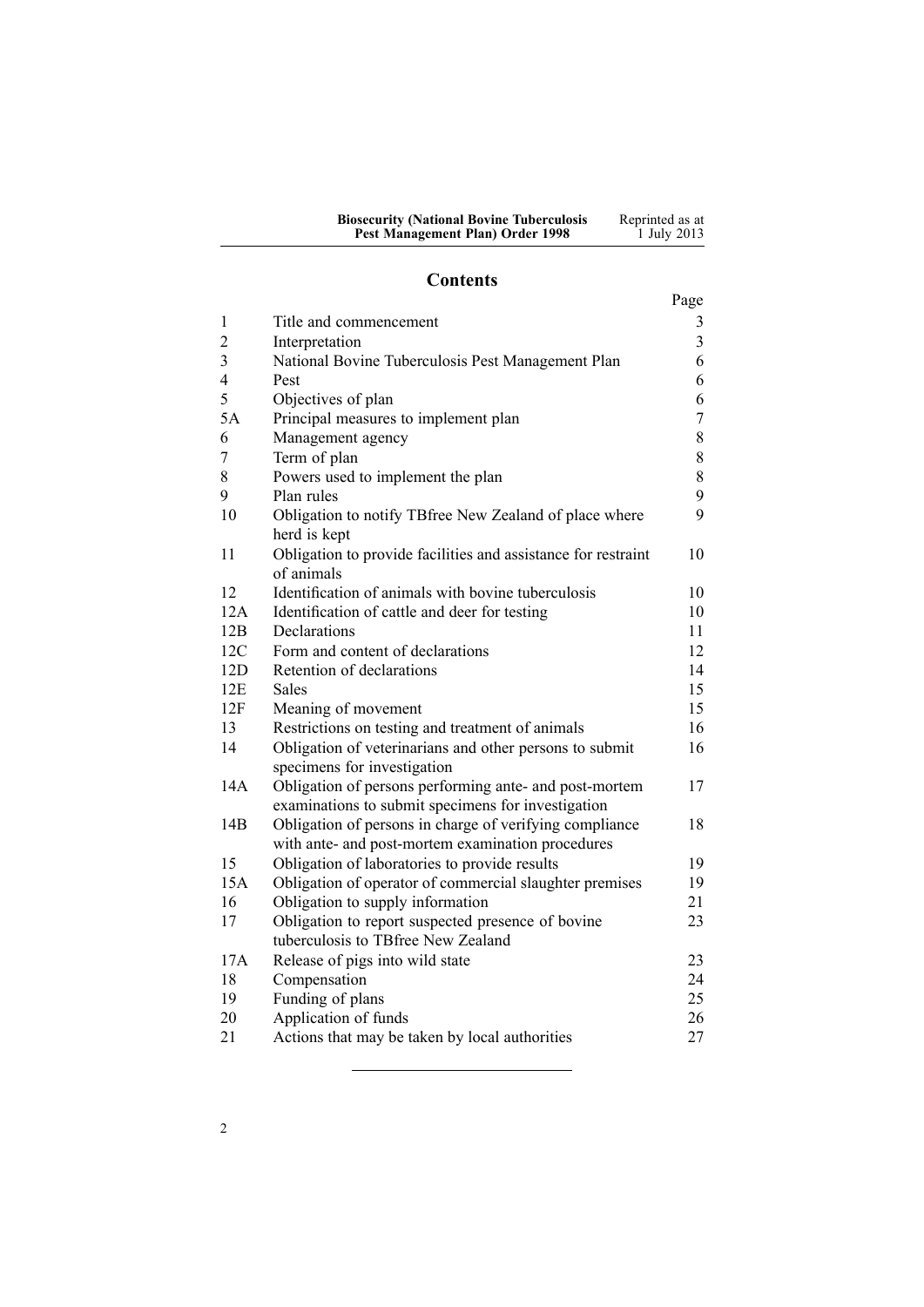## **Order**

#### <span id="page-2-0"></span>**1 Title and commencement**

- (1) This order may be cited as the Biosecurity (National Bovine Tuberculosis Pest Management Plan) Order 1998.
- (2) This order comes into force on 1 July 1998. Clause 1(1): amended, on 18 September 2012, by [section](http://www.legislation.govt.nz/pdflink.aspx?id=DLM3388552) 93 of the Biosecurity Law Reform Act 2012 (2012 No 73).

## **2 Interpretation**

(1) In this order, unless the context otherwise requires, **accredited person** means <sup>a</sup> person accredited under [section](http://www.legislation.govt.nz/pdflink.aspx?id=DLM316059) [103\(7\)](http://www.legislation.govt.nz/pdflink.aspx?id=DLM316059) of the Act

**Act** means the [Biosecurity](http://www.legislation.govt.nz/pdflink.aspx?id=DLM314622) Act 1993

#### **approved**,—

- (a) in relation to <sup>a</sup> test for bovine tuberculosis, means approved by <sup>a</sup> chief technical officer:
- (b) in relation to <sup>a</sup> diagnostic laboratory, means approved by <sup>a</sup> chief technical officer

**authorised person** means <sup>a</sup> person, appointed under [section](http://www.legislation.govt.nz/pdflink.aspx?id=DLM316059)  $103(1)(b)$  of the Act for the purposes of the plan

**breakdown** means changing <sup>a</sup> herd's status from uninfected herd to infected herd

**cattle** means any animal of the family Bovidae, subfamily Bovinae

**chief technical officer** means <sup>a</sup> chief technical officer appointed under section [101\(1\)](http://www.legislation.govt.nz/pdflink.aspx?id=DLM316050) of the Act

**common costs** means the administrative costs of the plan; and includes costs of information, education, research and development, and advice and assistance in relation to bovine tuberculosis

**disease control** means any action taken for the purpose of—

- (a) identifying and monitoring the distribution of bovine tuberculosis in domesticated animals or farmed animals; or
- (b) preventing the spread of bovine tuberculosis between domesticated animals or farmed animals; or
- (c) eradicating bovine tuberculosis from domesticated animals or farmed animals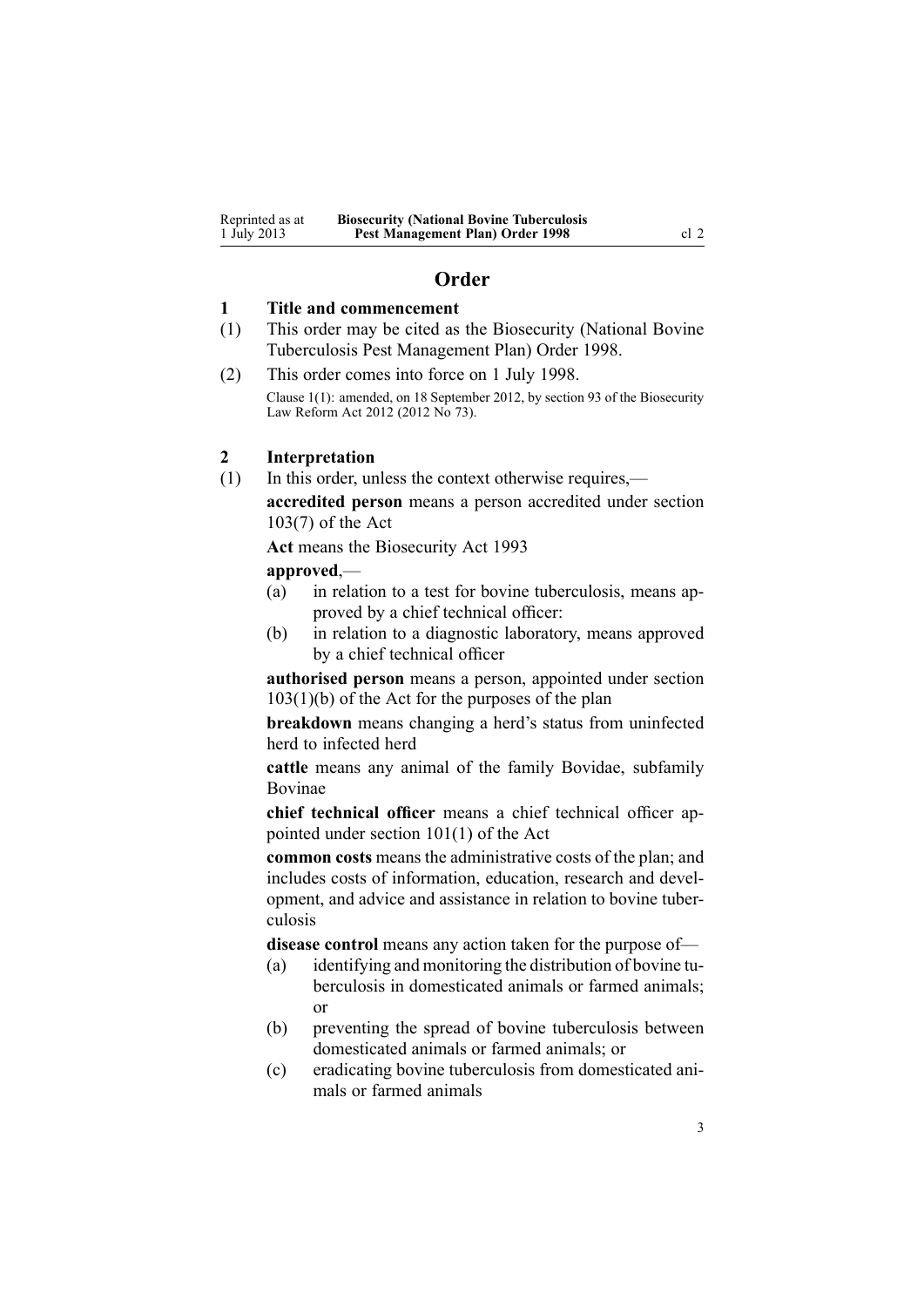**herd** means <sup>a</sup> group of cattle or deer, or cattle and deer that is—

- (a) managed as 1 unit; or
- (b) kept within the same enclosure or behind the same fence

**herd of origin** means the herd with which <sup>a</sup> cattle beast or <sup>a</sup> deer is, for the time being, grazing

**identification system** has the meaning given to it in the [Bio](http://www.legislation.govt.nz/pdflink.aspx?id=DLM284288)security (Animal Identification Systems) [Regulations](http://www.legislation.govt.nz/pdflink.aspx?id=DLM284288) 1999

**infected herd** means <sup>a</sup> herd that includes, or has included, 1 or more animals—

- (a) that has reacted positively to an approved test for bovine tuberculosis; or
- (b) that exhibits gross bovine tuberculosis lesions; or
- (c) from which <sup>a</sup> tissue specimen has been taken, and histopathology or <sup>a</sup> culture analysis based on that tissue demonstrates the presence of bovine tuberculosis;—

and, in respec<sup>t</sup> of that herd, the information available from the subsequent testing or the subsequent inspection of carcasses of animals is not sufficient to exclude the likelihood that bovine tuberculosis remains in animals within the herd

**person in charge**, in relation to an animal, includes <sup>a</sup> person who hasthe animal in his or her possession or custody, or under his or her care, control, or supervision

**plan** means the National Bovine Tuberculosis Pest Management Plan made by this order

**TBfree New Zealand** means TBfree New Zealand Limited **test** means <sup>a</sup> procedure to establish the presence or absence of bovine tuberculosis, carried out on—

- (a) any animal; or
- (b) any blood or serum sample taken from any animal; or
- (c) any tissue sample taken from any animal

**tuberculosis vector free area** means an area classified by TBfree New Zealand (or, before 1 July 2013, by the Animal Health Board (Incorporated)) as an area where vectors are not present, or if presen<sup>t</sup> do not have the potential to infect herds **tuberculosis vector risk area** means an area classified by

TBfree New Zealand (or, before 1 July 2013, by the Animal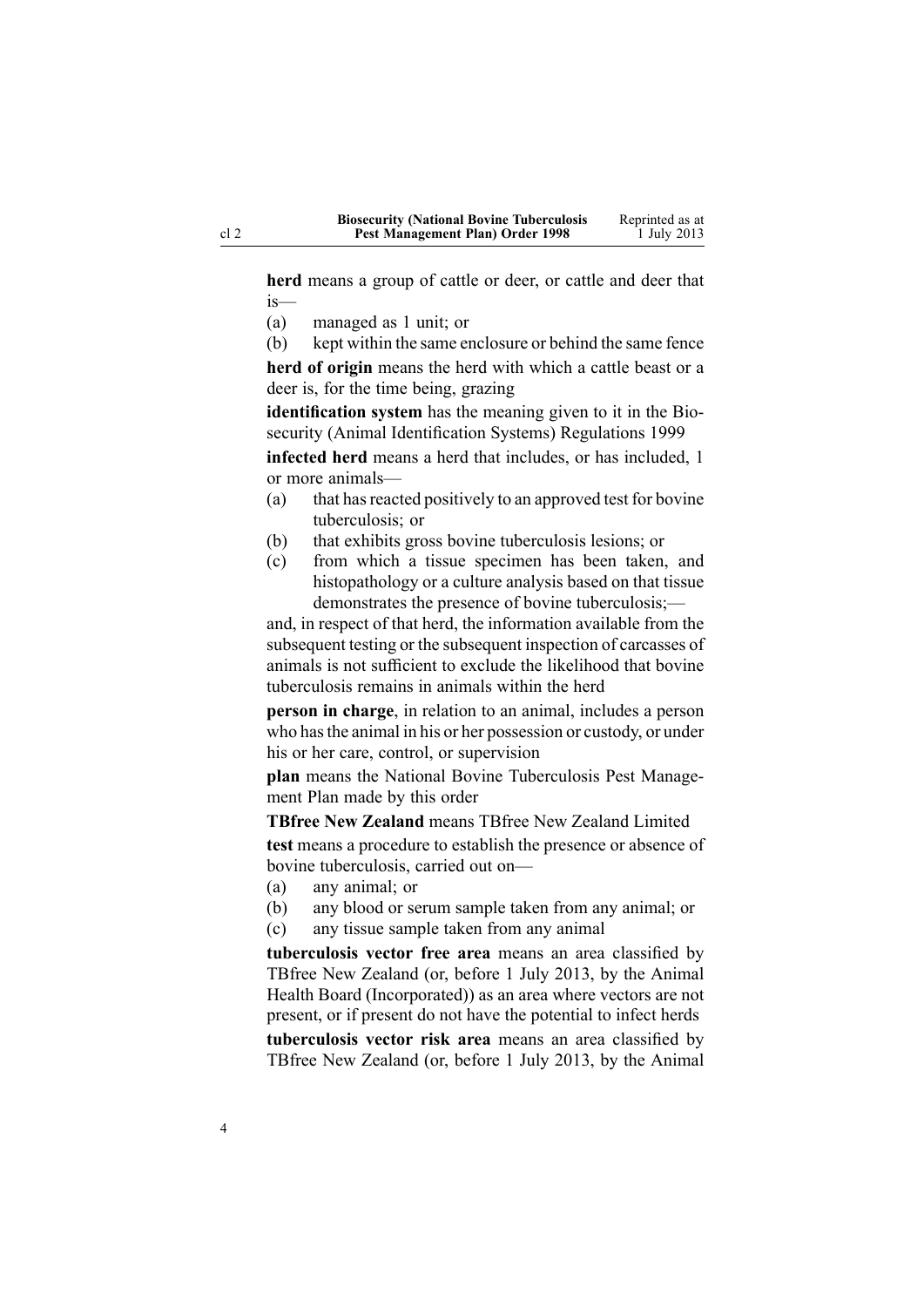Health Board (Incorporated)) as an area where vectors are present and have the potential to infect herds

**vector** means an animal that is not kept within an enclosure or behind <sup>a</sup> fence and that is known or suspected by TBfree New Zealand to be capable of harbouring the pes<sup>t</sup>

**vector control** means any action taken for the purpose of—

- (a) preventing the spread of bovine tuberculosis between vectors; or
- (b) preventing the spread of bovine tuberculosis from vectors to domesticated or farmed animals; or
- (c) eradicating bovine tuberculosis from vectors

**veterinarian** means <sup>a</sup> person registered as <sup>a</sup> veterinarian or <sup>a</sup> specialist under the [Veterinarians](http://www.legislation.govt.nz/pdflink.aspx?id=DLM363858) Act 2005.

(2) Unless the context otherwise requires, terms and expressions that are not defined in this order but that are defined in the Act have the same meaning as in the Act.

Clause 2(1) **authorised person**: amended, on 18 September 2012, by [section](http://www.legislation.govt.nz/pdflink.aspx?id=DLM3388552) [93](http://www.legislation.govt.nz/pdflink.aspx?id=DLM3388552) of the Biosecurity Law Reform Act 2012 (2012 No 73).

Clause 2(1) **Board**: revoked, on 1 July 2013, by [clause](http://www.legislation.govt.nz/pdflink.aspx?id=DLM5201140) 4(1) of the Biosecurity (National Bovine Tuberculosis Pest Management Plan) Amendment Order 2013 (SR 2013/203).

Clause 2(1) **breakdown**: inserted, on 30 September 2004, by [clause](http://www.legislation.govt.nz/pdflink.aspx?id=DLM283061) 3(1) of the Biosecurity (National Bovine Tuberculosis Pest Management Strategy) Amendment Order 2004 (SR 2004/271).

Clause 2(1) **cattle**: amended, on 26 May 2011, by [clause](http://www.legislation.govt.nz/pdflink.aspx?id=DLM3696907) 4 of the Biosecurity (National Bovine Tuberculosis Pest Management Strategy) Amendment Order (No 2) 2011 (SR 2011/151).

Clause 2(1) **common costs**: amended, on 18 September 2012, by [section](http://www.legislation.govt.nz/pdflink.aspx?id=DLM3388552) 93 of the Biosecurity Law Reform Act 2012 (2012 No 73).

Clause 2(1) **herd**: substituted, on 30 September 2004, by [clause](http://www.legislation.govt.nz/pdflink.aspx?id=DLM283061) 3(2) of the Biosecurity (National Bovine Tuberculosis Pest Management Strategy) Amendment Order 2004 (SR 2004/271).

Clause 2(1) **herd of origin**: inserted, on 30 September 2004, by [clause](http://www.legislation.govt.nz/pdflink.aspx?id=DLM283061) 3(2) of the Biosecurity (National Bovine Tuberculosis Pest Management Strategy) Amendment Order 2004 (SR 2004/271).

Clause 2(1) **identification system**: inserted, on 1 July 2011, by [clause](http://www.legislation.govt.nz/pdflink.aspx?id=DLM3765120) 4 of the Biosecurity (National Bovine Tuberculosis Pest Management Strategy) Amendment Order 2011 (SR 2011/150).

Clause 2(1) **person in charge**: inserted, on 30 September 2004, by [clause](http://www.legislation.govt.nz/pdflink.aspx?id=DLM283061) 3(3) of the Biosecurity (National Bovine Tuberculosis Pest Management Strategy) Amendment Order 2004 (SR 2004/271).

Clause 2(1) **plan**: inserted, on 18 September 2012, by [section](http://www.legislation.govt.nz/pdflink.aspx?id=DLM3388552) 93 of the Biosecurity Law Reform Act 2012 (2012 No 73).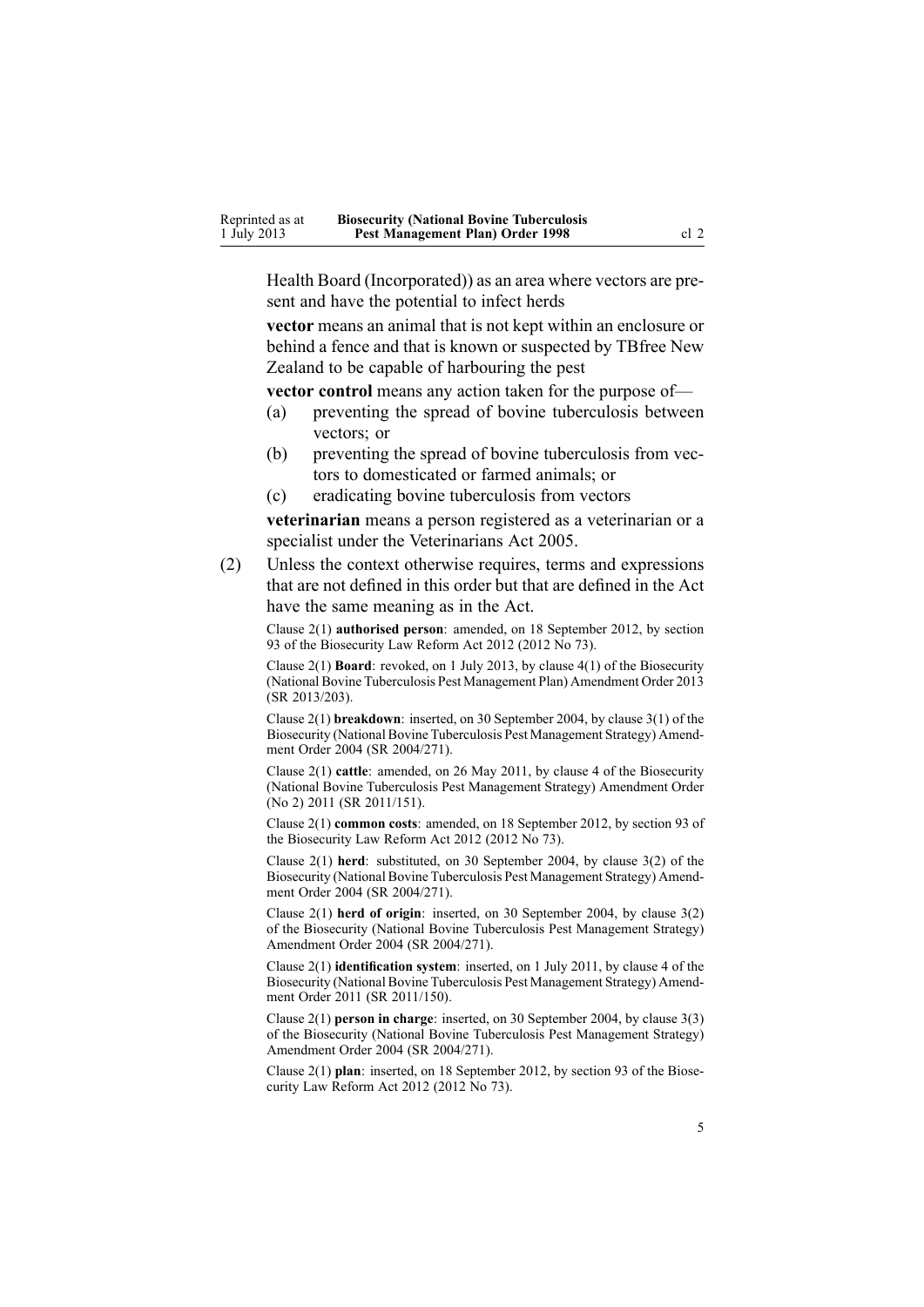<span id="page-5-0"></span>Clause 2(1) **strategy**: revoked, on 18 September 2012, by [section](http://www.legislation.govt.nz/pdflink.aspx?id=DLM3388552) 93 of the Biosecurity Law Reform Act 2012 (2012 No 73).

Clause 2(1) **TBfree New Zealand**: inserted, on 1 July 2013, by [clause](http://www.legislation.govt.nz/pdflink.aspx?id=DLM5201140) 4(2) of the Biosecurity (National Bovine Tuberculosis Pest Management Plan) Amendment Order 2013 (SR 2013/203).

Clause 2(1) **test**: inserted, on 30 September 2004, by [clause](http://www.legislation.govt.nz/pdflink.aspx?id=DLM283061) 3(4) of the Biosecurity (National Bovine Tuberculosis Pest Management Strategy) Amendment Order 2004 (SR 2004/271).

Clause 2(1) **tuberculosis vector free area**: amended, on 1 July 2013, by [clause](http://www.legislation.govt.nz/pdflink.aspx?id=DLM5201140) [4\(3\)](http://www.legislation.govt.nz/pdflink.aspx?id=DLM5201140) of the Biosecurity (National Bovine Tuberculosis Pest Management Plan) Amendment Order 2013 (SR 2013/203).

Clause 2(1) **tuberculosis vector risk area**: amended, on 1 July 2013, by [clause](http://www.legislation.govt.nz/pdflink.aspx?id=DLM5201140) [4\(4\)](http://www.legislation.govt.nz/pdflink.aspx?id=DLM5201140) of the Biosecurity (National Bovine Tuberculosis Pest Management Plan) Amendment Order 2013 (SR 2013/203).

Clause 2(1) **vector**: amended, on 1 July 2013, by [clause](http://www.legislation.govt.nz/pdflink.aspx?id=DLM5201140) 4(5) of the Biosecurity (National Bovine Tuberculosis Pest Management Plan) Amendment Order 2013 (SR 2013/203).

Clause 2(1) **veterinarian**: amended, on 22 December 2005, by [section](http://www.legislation.govt.nz/pdflink.aspx?id=DLM364675) 105 of the Veterinarians Act 2005 (2005 No 126).

#### **3 National Bovine Tuberculosis Pest Management Plan**

This order makes the National Bovine Tuberculosis Pest Managemen<sup>t</sup> Plan.

Clause 3 heading: amended, on 18 September 2012, by [section](http://www.legislation.govt.nz/pdflink.aspx?id=DLM3388552) 93 of the Biosecurity Law Reform Act 2012 (2012 No 73).

Clause 3: amended, on 18 September 2012, by [section](http://www.legislation.govt.nz/pdflink.aspx?id=DLM3388552) 93 of the Biosecurity Law Reform Act 2012 (2012 No 73).

#### **4 Pest**

The organism *Mycobacterium bovis*, the cause of the disease of bovine tuberculosis, isthe pes<sup>t</sup> to be managed in accordance with the plan.

Clause 4: amended, on 18 September 2012, by [section](http://www.legislation.govt.nz/pdflink.aspx?id=DLM3388552) 93 of the Biosecurity Law Reform Act 2012 (2012 No 73).

#### **5 Objectives of plan**

- (1) The plan's primary objective is to establish the feasibility of eradicating endemic bovine tuberculosis from vectors across <sup>a</sup> representative range of New Zealand terrains by achieving the following during the plan's term:
	- (a) the eradication of bovine tuberculosisfrom vectors over at least 2.5 million hectares of tuberculosis vector risk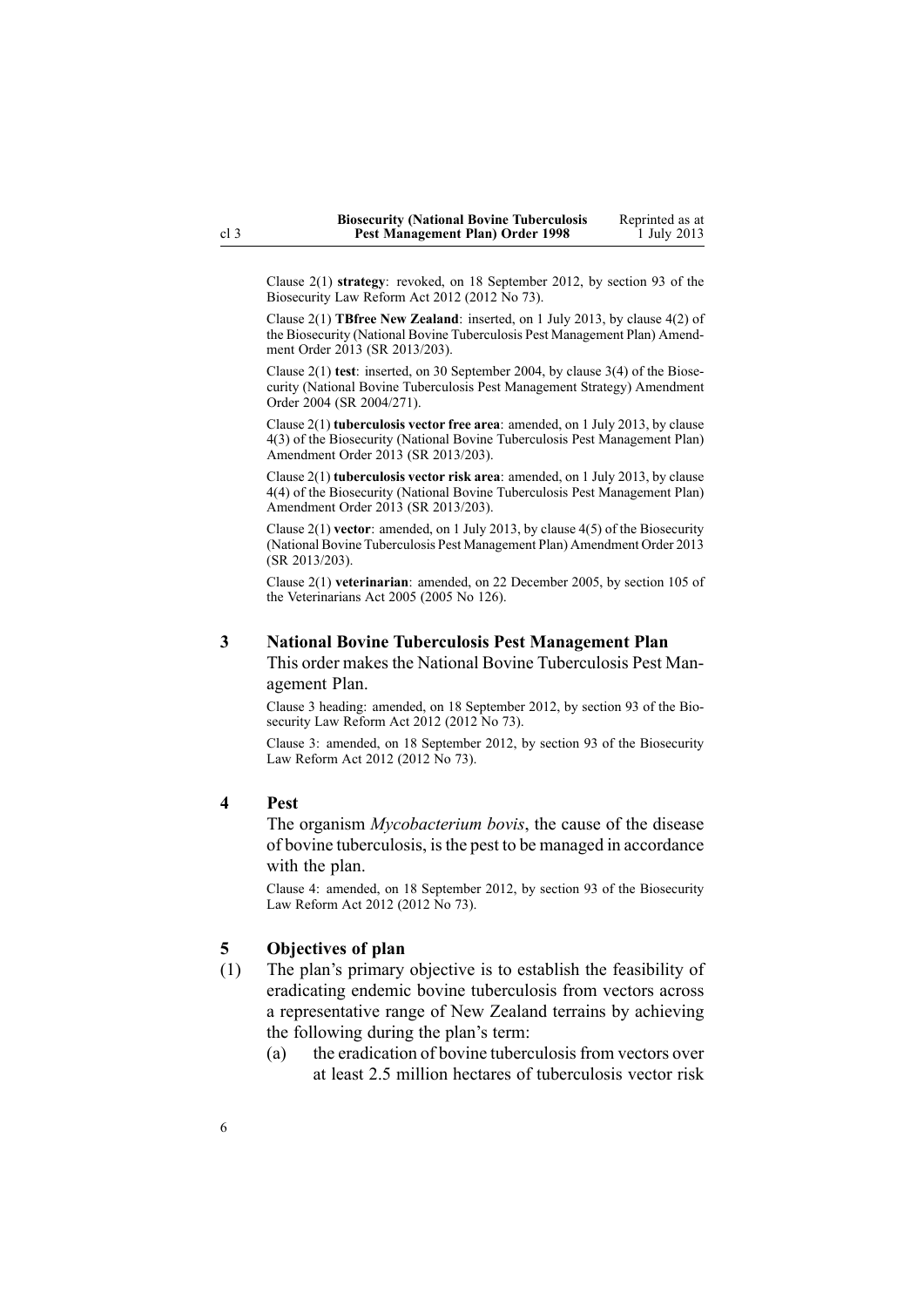areas, including 2 extensive forest areas representing relatively difficult operational terrain:

- <span id="page-6-0"></span>(b) continued freedom from the infection of vectors with bovine tuberculosis in areas where bovine tuberculosis is considered to have been eradicated from vectors:
- (c) eradication of, and continued freedom from, bovine tuberculosis enabling the classification of the areas described in paragraphs (a) and (b) as tuberculosis vector free areas:
- (d) the prevention of bovine tuberculosis being established in possums in tuberculosis vector free areas.
- (2) The plan's secondary objective, to be achieved while achieving the primary objective, is to keep at the lowest possible level, and at no greater than 0.4% throughout the term of the plan, the national annual bovine tuberculosis infected herd period prevalence calculated as follows:
	- (a) add the number of infected herds at the start of <sup>a</sup> financial year to the number of infected herds coming to notice during the financial year; and
	- (b) divide the sum by the total number of herds; and
	- (c) express the quotient as <sup>a</sup> percentage.

Clause 5: substituted, on 1 July 2011, by [clause](http://www.legislation.govt.nz/pdflink.aspx?id=DLM3765124) 5 of the Biosecurity (National Bovine Tuberculosis Pest Management Strategy) Amendment Order 2011 (SR 2011/150).

Clause 5 heading: amended, on 18 September 2012, by [section](http://www.legislation.govt.nz/pdflink.aspx?id=DLM3388552) 93 of the Biosecurity Law Reform Act 2012 (2012 No 73).

Clause 5(1): amended, on 18 September 2012, by [section](http://www.legislation.govt.nz/pdflink.aspx?id=DLM3388552) 93 of the Biosecurity Law Reform Act 2012 (2012 No 73).

Clause 5(2): amended, on 18 September 2012, by [section](http://www.legislation.govt.nz/pdflink.aspx?id=DLM3388552) 93 of the Biosecurity Law Reform Act 2012 (2012 No 73).

#### **5A Principal measures to implement plan**

The principal measures to be taken to implement the plan are—

- (a) the detection of bovine tuberculosis by testing herds and vectors for bovine tuberculosis:
- (b) the slaughter of domestic animals suspected of being infected with bovine tuberculosis: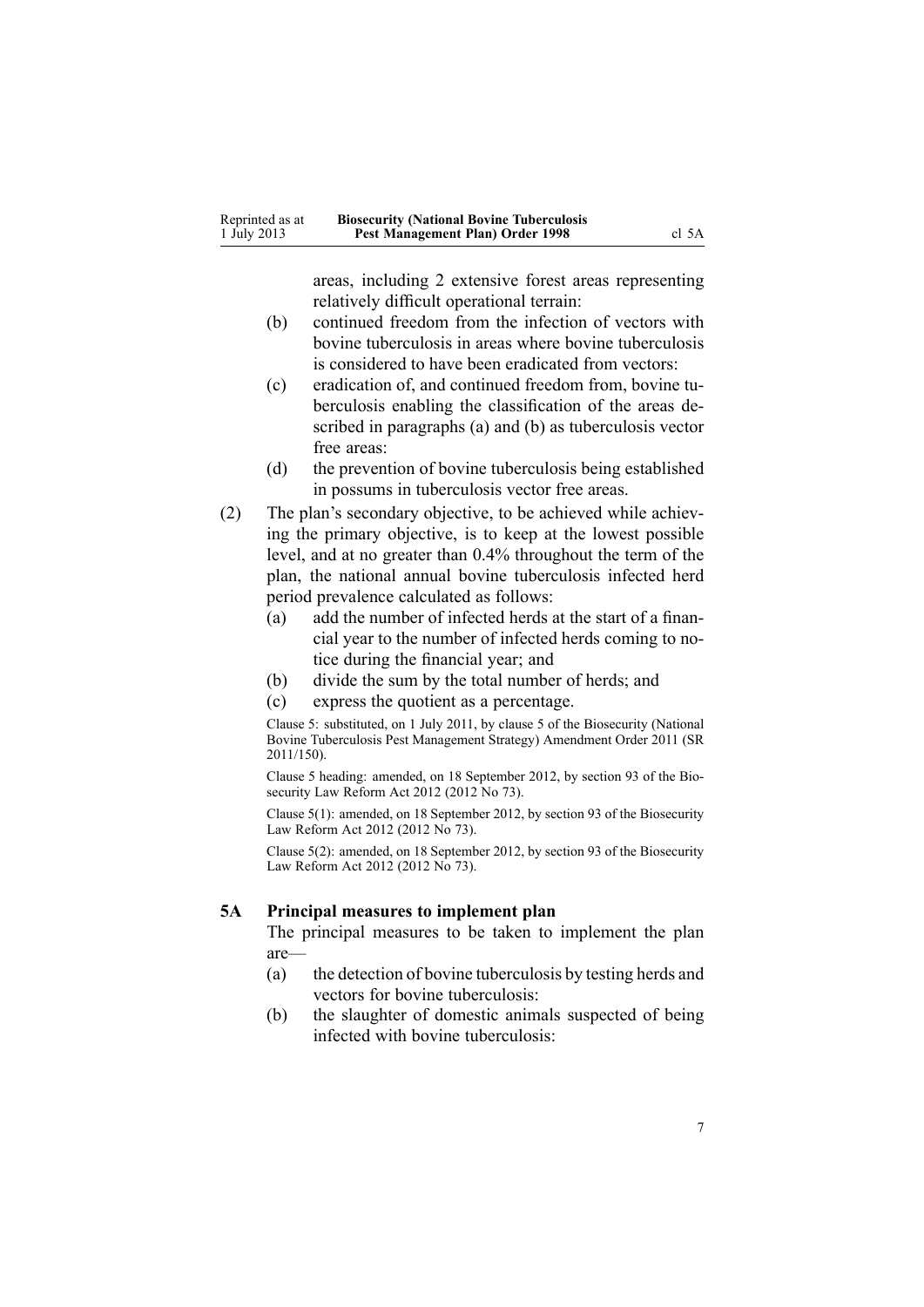- <span id="page-7-0"></span>(c) the managemen<sup>t</sup> of vector populations in tuberculosis vector risk areas and in buffer control zones associated with those areas:
- (d) the controls on the movement of cattle and deer.

Clause 5A: inserted, on 30 September 2004, by [clause](http://www.legislation.govt.nz/pdflink.aspx?id=DLM283074) 5 of the Biosecurity (National Bovine Tuberculosis Pest Management Strategy) Amendment Order 2004 (SR 2004/271).

Clause 5A heading: amended, on 18 September 2012, by [section](http://www.legislation.govt.nz/pdflink.aspx?id=DLM3388552) 93 of the Biosecurity Law Reform Act 2012 (2012 No 73).

Clause 5A: amended, on 18 September 2012, by [section](http://www.legislation.govt.nz/pdflink.aspx?id=DLM3388552) 93 of the Biosecurity Law Reform Act 2012 (2012 No 73).

#### **6 Management agency**

The managemen<sup>t</sup> agency responsible for implementing the plan is TBfree New Zealand.

Clause 6: amended, on 1 July 2013, by [clause](http://www.legislation.govt.nz/pdflink.aspx?id=DLM5201147) 5 of the Biosecurity (National Bovine Tuberculosis Pest Management Plan) Amendment Order 2013 (SR 2013/203).

Clause 6: amended, on 18 September 2012, by [section](http://www.legislation.govt.nz/pdflink.aspx?id=DLM3388552) 93 of the Biosecurity Law Reform Act 2012 (2012 No 73).

### **7 Term of plan**

The plan remains in force until 30 June 2026.

Clause 7: substituted, on 30 September 2004, by [clause](http://www.legislation.govt.nz/pdflink.aspx?id=DLM283076) 6 of the Biosecurity (National Bovine Tuberculosis Pest Management Strategy) Amendment Order 2004 (SR 2004/271).

Clause 7 heading: amended, on 18 September 2012, by [section](http://www.legislation.govt.nz/pdflink.aspx?id=DLM3388552) 93 of the Biosecurity Law Reform Act 2012 (2012 No 73).

Clause 7: amended, on 18 September 2012, by [section](http://www.legislation.govt.nz/pdflink.aspx?id=DLM3388552) 93 of the Biosecurity Law Reform Act 2012 (2012 No 73).

Clause 7: amended, on 1 July 2011, by [clause](http://www.legislation.govt.nz/pdflink.aspx?id=DLM3765125) 6 of the Biosecurity (National Bovine Tuberculosis Pest Management Strategy) Amendment Order 2011 (SR 2011/150).

#### **8 Powers used to implement the plan**

- (1) The powers conferred on an authorised person by [sections](http://www.legislation.govt.nz/pdflink.aspx?id=DLM316077) 106, [109](http://www.legislation.govt.nz/pdflink.aspx?id=DLM316083), [111](http://www.legislation.govt.nz/pdflink.aspx?id=DLM316300), [113](http://www.legislation.govt.nz/pdflink.aspx?id=DLM316306), [114](http://www.legislation.govt.nz/pdflink.aspx?id=DLM316307), [118](http://www.legislation.govt.nz/pdflink.aspx?id=DLM316318), [119](http://www.legislation.govt.nz/pdflink.aspx?id=DLM316319), [121](http://www.legislation.govt.nz/pdflink.aspx?id=DLM316321), [121A](http://www.legislation.govt.nz/pdflink.aspx?id=DLM316325), [122](http://www.legislation.govt.nz/pdflink.aspx?id=DLM316331), [123](http://www.legislation.govt.nz/pdflink.aspx?id=DLM316333), and [130](http://www.legislation.govt.nz/pdflink.aspx?id=DLM316351) of the Act may be used by an authorised person, appointed for the purposes of the plan, to implement the plan.
- (2) The powers conferred on <sup>a</sup> managemen<sup>t</sup> agency by [sections](http://www.legislation.govt.nz/pdflink.aspx?id=DLM316345) [128](http://www.legislation.govt.nz/pdflink.aspx?id=DLM316345) and [131](http://www.legislation.govt.nz/pdflink.aspx?id=DLM316356) of the Act may be used by the managemen<sup>t</sup> agency to implement the plan.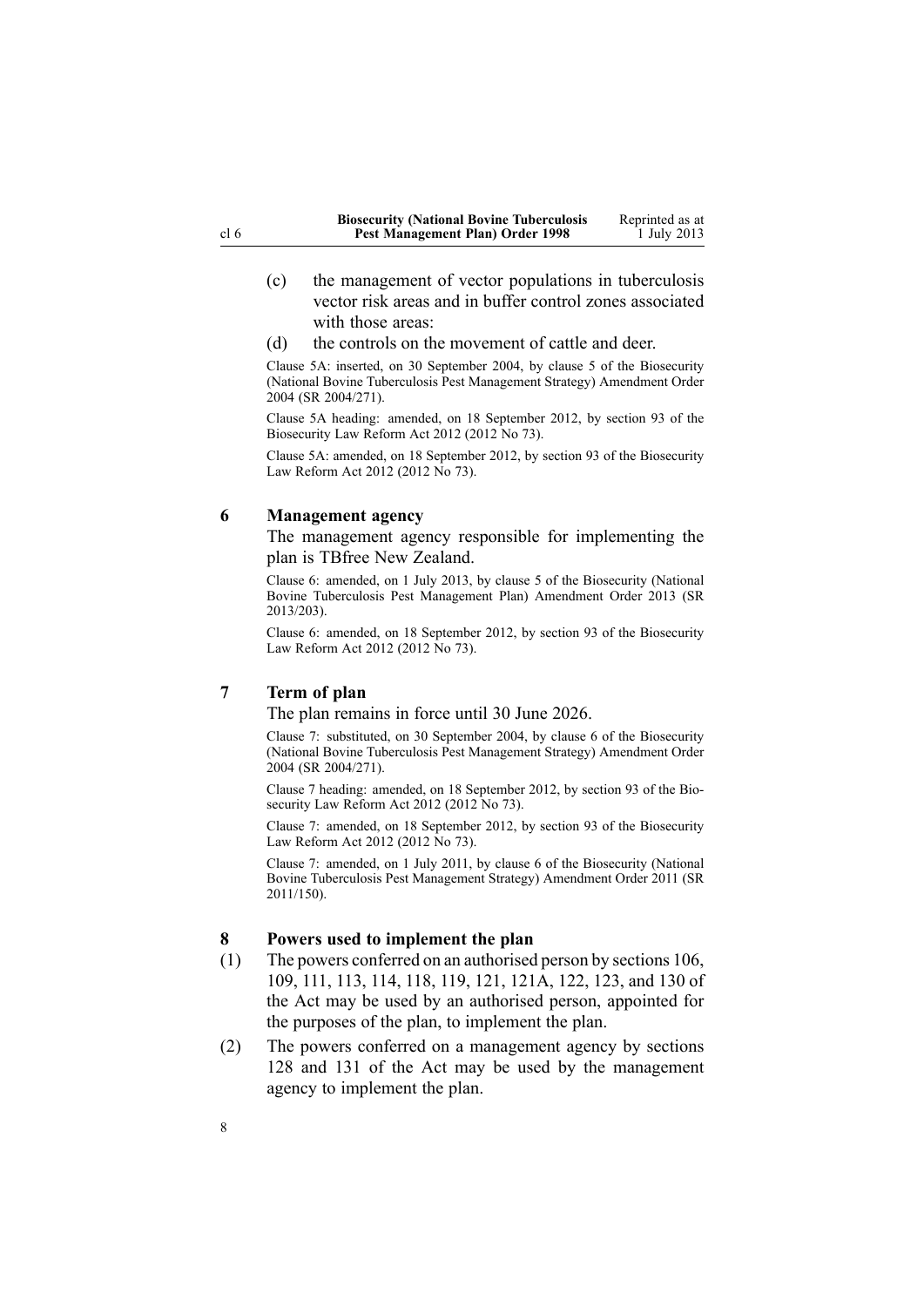<span id="page-8-0"></span>(3) The power in [section](http://www.legislation.govt.nz/pdflink.aspx?id=DLM316309) 114A of the Act may be used to implement the plan.

Clause 8 heading: amended, on 18 September 2012, by [section](http://www.legislation.govt.nz/pdflink.aspx?id=DLM3388552) 93 of the Biosecurity Law Reform Act 2012 (2012 No 73).

Clause 8(1): amended, on 18 September 2012, by [section](http://www.legislation.govt.nz/pdflink.aspx?id=DLM3388552) 93 of the Biosecurity Law Reform Act 2012 (2012 No 73).

Clause 8(1): amended, on 30 September 2004, by [clause](http://www.legislation.govt.nz/pdflink.aspx?id=DLM283078) 7 of the Biosecurity (National Bovine Tuberculosis Pest Management Strategy) Amendment Order 2004 (SR 2004/271).

Clause 8(2): amended, on 18 September 2012, by [section](http://www.legislation.govt.nz/pdflink.aspx?id=DLM3388552) 93 of the Biosecurity Law Reform Act 2012 (2012 No 73).

Clause 8(3): amended, on 18 September 2012, by [section](http://www.legislation.govt.nz/pdflink.aspx?id=DLM3388552) 93 of the Biosecurity Law Reform Act 2012 (2012 No 73).

### **9 Plan rules**

Clauses 10 to 17A contain the plan rules.

Clause 9: substituted, on 30 September 2004, by [clause](http://www.legislation.govt.nz/pdflink.aspx?id=DLM283079) 8 of the Biosecurity (National Bovine Tuberculosis Pest Management Strategy) Amendment Order 2004 (SR 2004/271).

Clause 9 heading: amended, on 18 September 2012, by [section](http://www.legislation.govt.nz/pdflink.aspx?id=DLM3388552) 93 of the Biosecurity Law Reform Act 2012 (2012 No 73).

Clause 9: amended, on 18 September 2012, by [section](http://www.legislation.govt.nz/pdflink.aspx?id=DLM3388552) 93 of the Biosecurity Law Reform Act 2012 (2012 No 73).

## **10 Obligation to notify TBfree New Zealand of place where herd is kept**

- (1) Every person who owns or is in charge of <sup>a</sup> herd must notify TBfree New Zealand or an authorised person of the place where the herd is, for the time being, kept.
- (2) A breach of this rule is an offence under section [154N\(18\)](http://www.legislation.govt.nz/pdflink.aspx?id=DLM4759461) of the Act.

Clause 10 heading: amended, on 1 July 2013, by [clause](http://www.legislation.govt.nz/pdflink.aspx?id=DLM5201148) 6(1) of the Biosecurity (National Bovine Tuberculosis Pest Management Plan) Amendment Order 2013 (SR 2013/203).

Clause 10(1): amended, on 1 July 2013, by [clause](http://www.legislation.govt.nz/pdflink.aspx?id=DLM5201148) 6(2) of the Biosecurity (National Bovine Tuberculosis Pest Management Plan) Amendment Order 2013 (SR 2013/203).

Clause 10(2): amended, on 18 September 2012, by [section](http://www.legislation.govt.nz/pdflink.aspx?id=DLM3388552) 93 of the Biosecurity Law Reform Act 2012 (2012 No 73).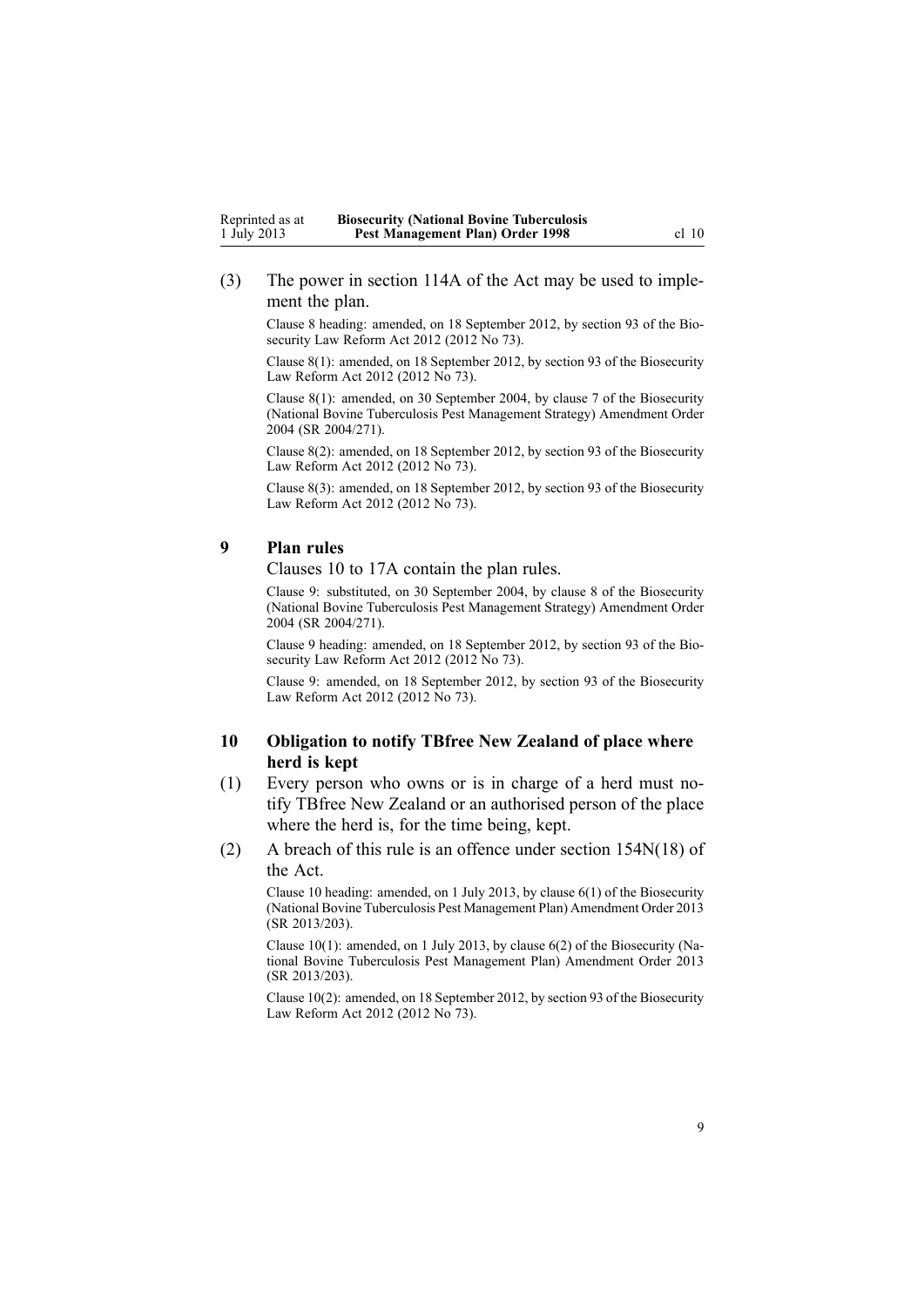<span id="page-9-0"></span>

| <b>Biosecurity (National Bovine Tuberculosis</b> | Reprinted as at |
|--------------------------------------------------|-----------------|
| Pest Management Plan) Order 1998                 | 1 July 2013     |

## **11 Obligation to provide facilities and assistance for restraint of animals**

- $(1)$  Every person who owns or is in charge of a herd that is required to be tested for the presence or absence of bovine tuberculosis, must provide sufficient facilities and assistance for holding, handling, and restraint of the cattle or deer to enable the tests to be safely carried out and identification to be safely applied in accordance with clause 12.
- (2) A breach of this rule is an offence under section [154N\(18\)](http://www.legislation.govt.nz/pdflink.aspx?id=DLM4759461) of the Act.

Clause 11(2): amended, on 18 September 2012, by [section](http://www.legislation.govt.nz/pdflink.aspx?id=DLM3388552) 93 of the Biosecurity Law Reform Act 2012 (2012 No 73).

## **12 Identification of animals with bovine tuberculosis**

- (1) If an animal has tested positive for bovine tuberculosis, or is to be moved from an infected herd, an ear tag or other identification may be applied to the animal.
- (2) Only an inspector, authorised person, or accredited person may remove, alter, or deface an ear tag or other identification applied in accordance with subclause (1), unless—
	- (a) an inspector or authorised person has given written permission for another person to do so; or
	- (b) an accredited person has given written confirmation that the animal has tested negative for bovine tuberculosis.
- (3) A breach of this rule is an offence under section [154N\(18\)](http://www.legislation.govt.nz/pdflink.aspx?id=DLM4759461) of the Act.

Clause 12: substituted, on 30 September 2004, by [clause](http://www.legislation.govt.nz/pdflink.aspx?id=DLM283081) 9 of the Biosecurity (National Bovine Tuberculosis Pest Management Strategy) Amendment Order 2004 (SR 2004/271).

Clause 12(3): amended, on 18 September 2012, by [section](http://www.legislation.govt.nz/pdflink.aspx?id=DLM3388552) 93 of the Biosecurity Law Reform Act 2012 (2012 No 73).

## **12A Identification of cattle and deer for testing**

- (1) When directed to do so by an inspector or authorised person, the owner or person in charge of <sup>a</sup> herd must identify, in the manner directed, any member of that herd that is required to be tested.
- (2) A breach of this rule is an offence under section [154N\(18\)](http://www.legislation.govt.nz/pdflink.aspx?id=DLM4759461) of the Act.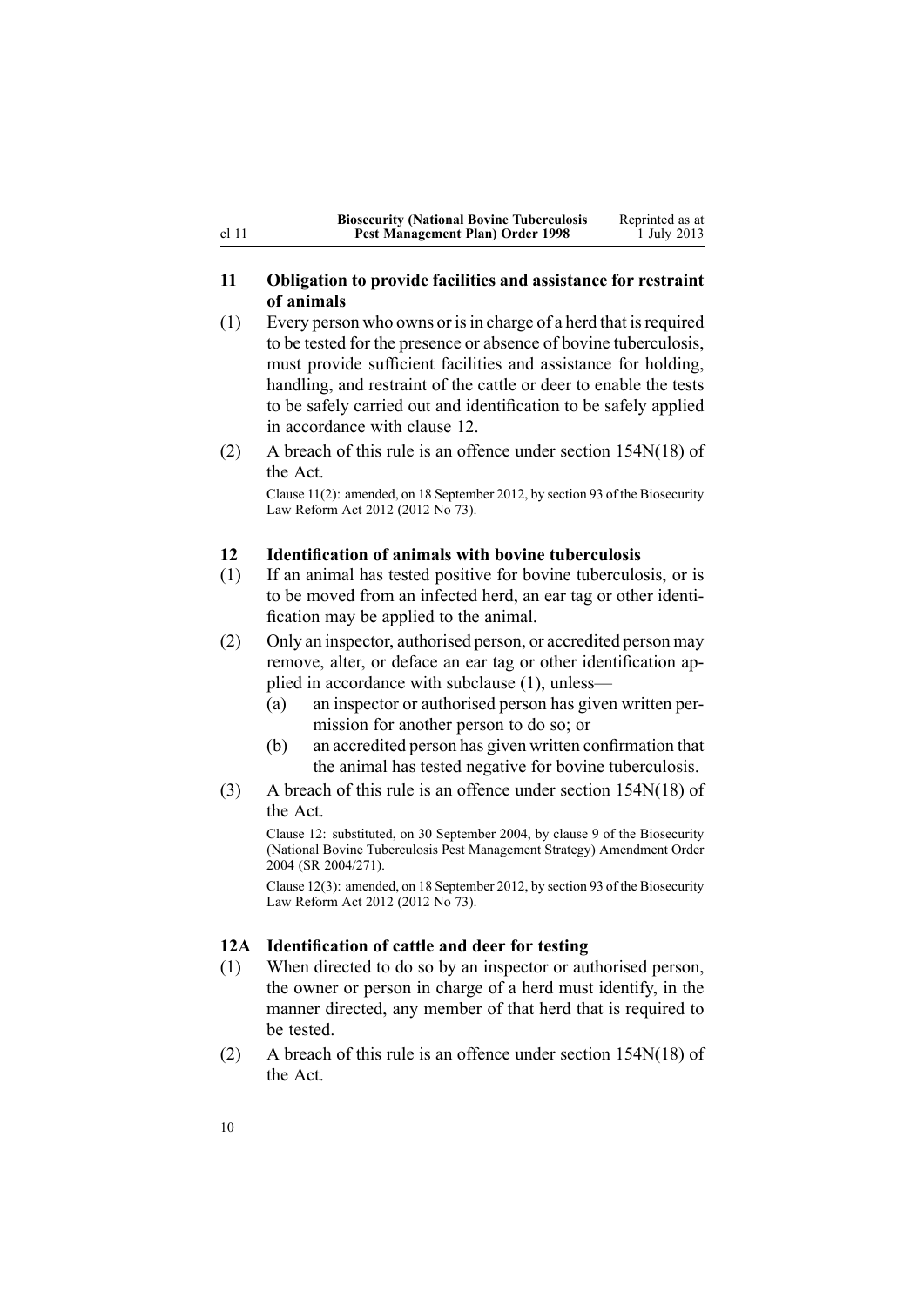<span id="page-10-0"></span>Clause 12A: inserted, on 30 September 2004, by [clause](http://www.legislation.govt.nz/pdflink.aspx?id=DLM283083) 10 of the Biosecurity (National Bovine Tuberculosis Pest Management Strategy) Amendment Order 2004 (SR 2004/271).

Clause 12A(2): amended, on 18 September 2012, by [section](http://www.legislation.govt.nz/pdflink.aspx?id=DLM3388552) 93 of the Biosecurity Law Reform Act 2012 (2012 No 73).

## **12B Declarations**

- (1) A cattle beast or deer aged 30 days or more that is being moved must be accompanied throughout the movement by <sup>a</sup> declaration that complies with [clause](#page-11-0) 12C.
- (2) The owner of the animal to be moved, or any person acting with the authority of the owner, is responsible for the preparation of the declaration, and must—
	- (a) give the declaration to the person in charge of the animal during the movement; and
	- (b) inform the person in charge of the requirements of subclause (3).
- (3) The person in charge must, during the period of his or her charge, ensure that the declaration is—
	- (a) immediately accessible at all times during the movement; and
	- (b) provided for inspection when requested by any person; and
	- (c) if the person in charge changes during the movement, given to the person to whom charge is transferred, together with instructions on the requirements of this subclause; and
	- (d) given to the person to whom the animal is being delivered on completion of the movement.
- (4) If the movement involves more than 1 animal, <sup>a</sup> single declaration, identifying all the animals being moved, may be used.
- (5) If the movement involves more than 1 animal, and the group of animals is divided or redivided during the movement, the person in charge at the time of the division or redivision must ensure that—
	- (a) the declaration is copied; and
	- (b) the requirements of subclause (3) are complied with in relation to any animals that the person remains in charge of; and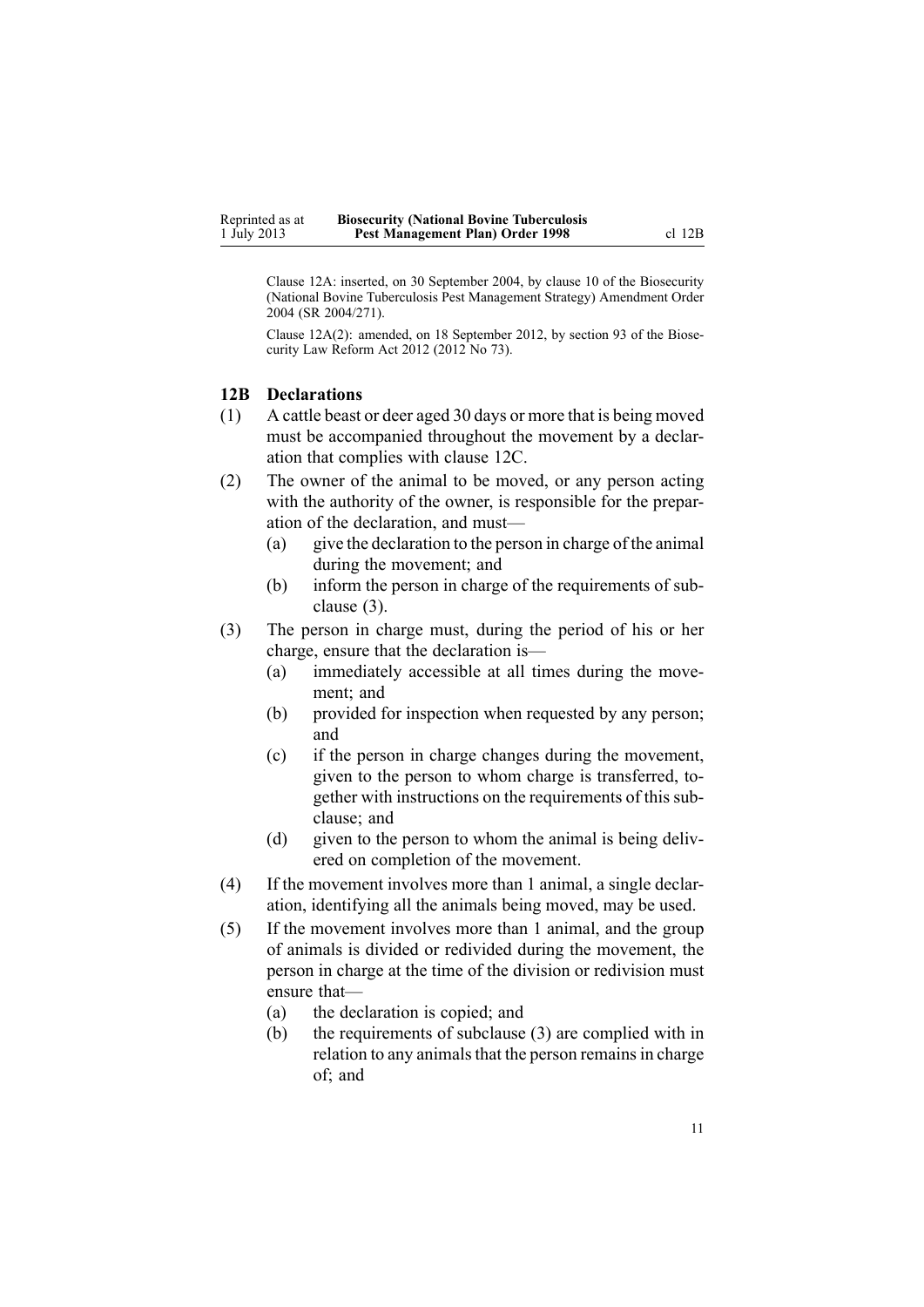- <span id="page-11-0"></span>(c) the requirements of subclause  $(3)(c)$  are complied with in relation to the animals that are transferred to the charge of another person.
- (6) A breach of this rule is an offence under section [154N\(18\)](http://www.legislation.govt.nz/pdflink.aspx?id=DLM4759461) of the Act.

Clause 12B: inserted, on 30 September 2004, by [clause](http://www.legislation.govt.nz/pdflink.aspx?id=DLM283083) 10 of the Biosecurity (National Bovine Tuberculosis Pest Management Strategy) Amendment Order 2004 (SR 2004/271).

Clause 12B(6): amended, on 18 September 2012, by [section](http://www.legislation.govt.nz/pdflink.aspx?id=DLM3388552) 93 of the Biosecurity Law Reform Act 2012 (2012 No 73).

## **12C Form and content of declarations**

- (1) A declaration required under [clause](#page-10-0) 12B must—
	- (a) be in <sup>a</sup> form approved by TBfree New Zealand (or, if the form of the declaration was approved before 1 July 2013, the Animal Health Board (Incorporated)); and
	- (b) be completed, signed, and dated by—
		- (i) the owner of the cattle beast or deer to which it relates; or
		- (ii) <sup>a</sup> person acting with the authority of the owner; and
	- (c) include—
		- (i) the name and address of the person completing, signing, and dating the form:
		- (ii) the herd identification number of the herd from which the animal is being moved as given to that herd in accordance with the identification system approved by the Director, Preparedness and Partnerships, on 22 June 2012 for the purposes of bovine tuberculosis control, marking the presence or absence in organisms of particular qualities, and meeting the certification requirements of overseas authorities and notified in the *Gazette* on 28 June 2012 at 2074 (or any other identification system that is approved in its place):
		- (iii) the species or class of the animal (examples include hind, dairy cow, heifer, and beef bull):
		- (iv) information on whether the animal was born at the place or establishment from which it is being moved: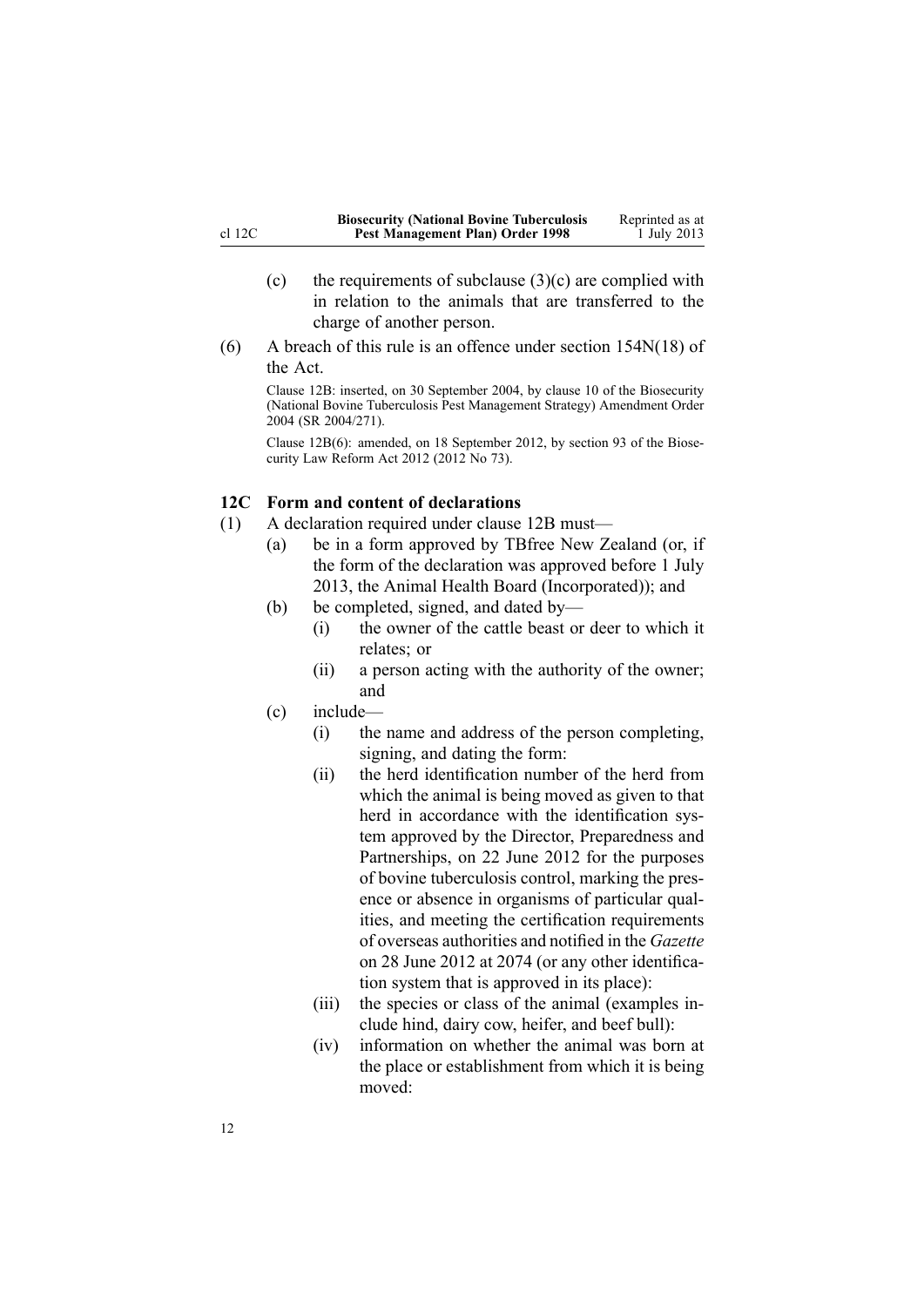| Reprinted as at | <b>Biosecurity (National Bovine Tuberculosis</b> |          |
|-----------------|--------------------------------------------------|----------|
| 1 July 2013     | Pest Management Plan) Order 1998                 | $cl$ 12C |

- (v) if the animal was not born at the place or establishment from which it is being moved, information on whether the animal has been managed or kept at that place or establishment for 60 days or more:
- (vi) if the animal was not born at the place or establishment from which it is being moved and has not been managed or kept at that place or establishment for 60 days or more, information on whether there is <sup>a</sup> declaration under [clause](#page-10-0) 12B that relates to <sup>a</sup> movement of the animal in the previous 60 days:
- (vii) the bovine tuberculosis status, if any, assigned by TBfree New Zealand (or, if the status was assigned before 1 July 2013, the Animal Health Board (Incorporated)) to the animal's herd of origin:
- (viii) information on whether the animal has been tested while at the place or establishment from which it is being moved:
- (ix) the date of the latest test carried out on the animal:
- (x) the date of the latest test carried out on the animal's herd of origin:
- (xi) information on whether bovine tuberculosis was detected in any animal as <sup>a</sup> result of <sup>a</sup> test carried out under subparagraph (ix) or subparagraph (x):
- (xii) information on whether the animal has ever been vaccinated against Johne's disease:
- (xiii) information on whether the animal's herd of origin issubject to movement control under the Act:
- (xiv) information on whether the animal is being moved from <sup>a</sup> place or establishment that is within <sup>a</sup> controlled area declared under [section](http://www.legislation.govt.nz/pdflink.aspx?id=DLM316356) [131](http://www.legislation.govt.nz/pdflink.aspx?id=DLM316356) of the Act:
- (xv) if the animal is being moved from <sup>a</sup> place or establishment that is within <sup>a</sup> controlled area declared under [section](http://www.legislation.govt.nz/pdflink.aspx?id=DLM316356) 131 of the Act, information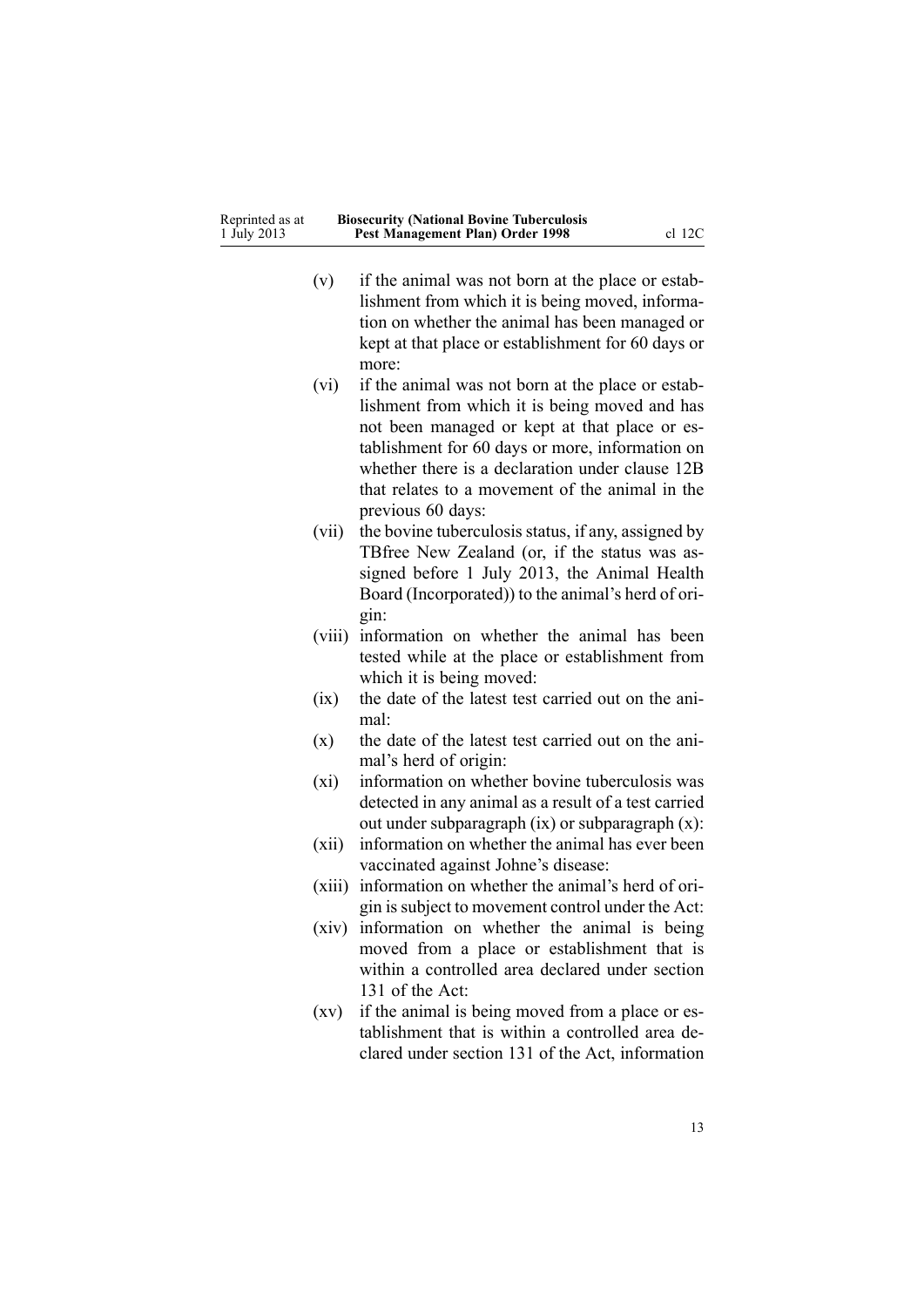on whether the animal has been tested during the 60 days before the movement.

- <span id="page-13-0"></span>(2) Subclause  $(1)(c)(xv)$  does not apply if the animal is being moved directly to <sup>a</sup> place of slaughter.
- (3) A breach of this rule is an offence under section [154N\(18\)](http://www.legislation.govt.nz/pdflink.aspx?id=DLM4759461) of the Act.

Clause 12C: inserted, on 30 September 2004, by [clause](http://www.legislation.govt.nz/pdflink.aspx?id=DLM283083) 10 of the Biosecurity (National Bovine Tuberculosis Pest Management Strategy) Amendment Order 2004 (SR 2004/271).

Clause  $12C(1)(a)$ : amended, on 1 July 2013, by [clause](http://www.legislation.govt.nz/pdflink.aspx?id=DLM5201149) 7(1) of the Biosecurity (National Bovine Tuberculosis Pest Management Plan) Amendment Order 2013 (SR 2013/203).

Clause  $12C(1)(c)(ii)$ : replaced, on 1 July 2013, by [clause](http://www.legislation.govt.nz/pdflink.aspx?id=DLM5201149) 7(2) of the Biosecurity (National Bovine Tuberculosis Pest Management Plan) Amendment Order 2013 (SR 2013/203).

Clause 12C(1)(c)(vii): amended, on 1 July 2013, by [clause](http://www.legislation.govt.nz/pdflink.aspx?id=DLM5201149) 7(3) of the Biosecurity (National Bovine Tuberculosis Pest Management Plan) Amendment Order 2013 (SR 2013/203).

Clause 12C(3): amended, on 18 September 2012, by [section](http://www.legislation.govt.nz/pdflink.aspx?id=DLM3388552) 93 of the Biosecurity Law Reform Act 2012 (2012 No 73).

#### **12D Retention of declarations**

- (1) The owner of an animal to which the declaration required under [clause](#page-10-0) 12B refers must retain <sup>a</sup> copy of the declaration that he or she completed for 6 months from the date of signing.
- (2) On completion of the movement, the person to whom the animal is delivered must retain the accompanying declaration, or <sup>a</sup> copy of the declaration, for—
	- (a) 6 months from the date of receipt of the animal; or
	- (b) the period, if greater than 6 months, during which the person is in charge of the animal.
- (3) A breach of this rule is an offence under section [154N\(18\)](http://www.legislation.govt.nz/pdflink.aspx?id=DLM4759461) of the Act.

Clause 12D: inserted, on 30 September 2004, by [clause](http://www.legislation.govt.nz/pdflink.aspx?id=DLM283083) 10 of the Biosecurity (National Bovine Tuberculosis Pest Management Strategy) Amendment Order 2004 (SR 2004/271).

Clause 12D(3): amended, on 18 September 2012, by [section](http://www.legislation.govt.nz/pdflink.aspx?id=DLM3388552) 93 of the Biosecurity Law Reform Act 2012 (2012 No 73).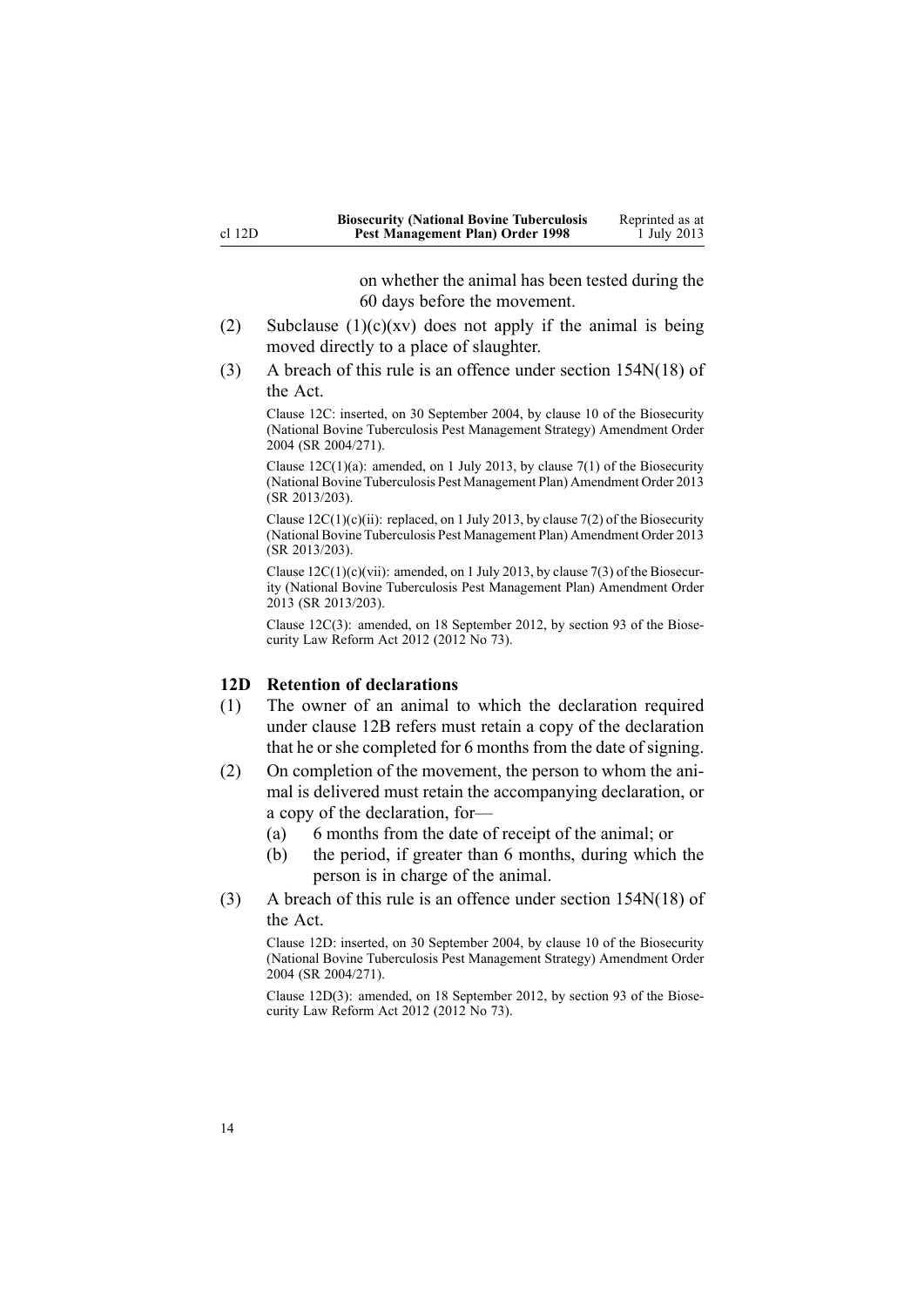#### <span id="page-14-0"></span>**12E Sales**

- (1) A person who offers <sup>a</sup> cattle beast or deer for sale must, immediately prior to or at the time of sale, clearly announce or display for <sup>a</sup> reasonable period at the place where the animal is being offered for sale—
	- (a) the bovine tuberculosis status of the animal; and
	- (b) the date of the animal'slast bovine tuberculosistest; and
	- (c) whether that animal has been moved to the place of sale from <sup>a</sup> place or establishment that is within <sup>a</sup> controlled area declared under [section](http://www.legislation.govt.nz/pdflink.aspx?id=DLM316356) 131 of the Act.
- (2) A person who offers <sup>a</sup> cattle beast or deer for sale must make any declaration required for that animal under [clause](#page-10-0) 12B available for inspection by persons attending the place where the animal is being offered for sale.
- (3) A breach of this rule is an offence under section [154N\(18\)](http://www.legislation.govt.nz/pdflink.aspx?id=DLM4759461) of the Act.

Clause 12E: inserted, on 30 September 2004, by [clause](http://www.legislation.govt.nz/pdflink.aspx?id=DLM283083) 10 of the Biosecurity (National Bovine Tuberculosis Pest Management Strategy) Amendment Order 2004 (SR 2004/271).

Clause 12E(3): amended, on 18 September 2012, by [section](http://www.legislation.govt.nz/pdflink.aspx?id=DLM3388552) 93 of the Biosecurity Law Reform Act 2012 (2012 No 73).

#### **12F Meaning of movement**

- (1) For the purposes of [clauses](#page-10-0) 12B to 12D, **movement** means the relocation of an animal.
- (2) A movement—
	- (a) begins when the animal is removed from its herd of origin, or other place or establishment at which it is being kept; and
	- (b) ends when the animal is delivered to its final destination.
- (3) Despite subclauses (1) and (2), no declaration is required if the sole purpose of the movement is to relocate an animal from one par<sup>t</sup> of <sup>a</sup> property to another par<sup>t</sup> of the same property.
- (4) Subclause (3) does not apply if the movement—
	- (a) results in the animal changing its herd of origin; or
	- (b) involves the animal moving within or from <sup>a</sup> controlled area declared under [section](http://www.legislation.govt.nz/pdflink.aspx?id=DLM316356) 131 of the Act.

Clause 12F: inserted, on 30 September 2004, by [clause](http://www.legislation.govt.nz/pdflink.aspx?id=DLM283083) 10 of the Biosecurity (National Bovine Tuberculosis Pest Management Strategy) Amendment Order 2004 (SR 2004/271).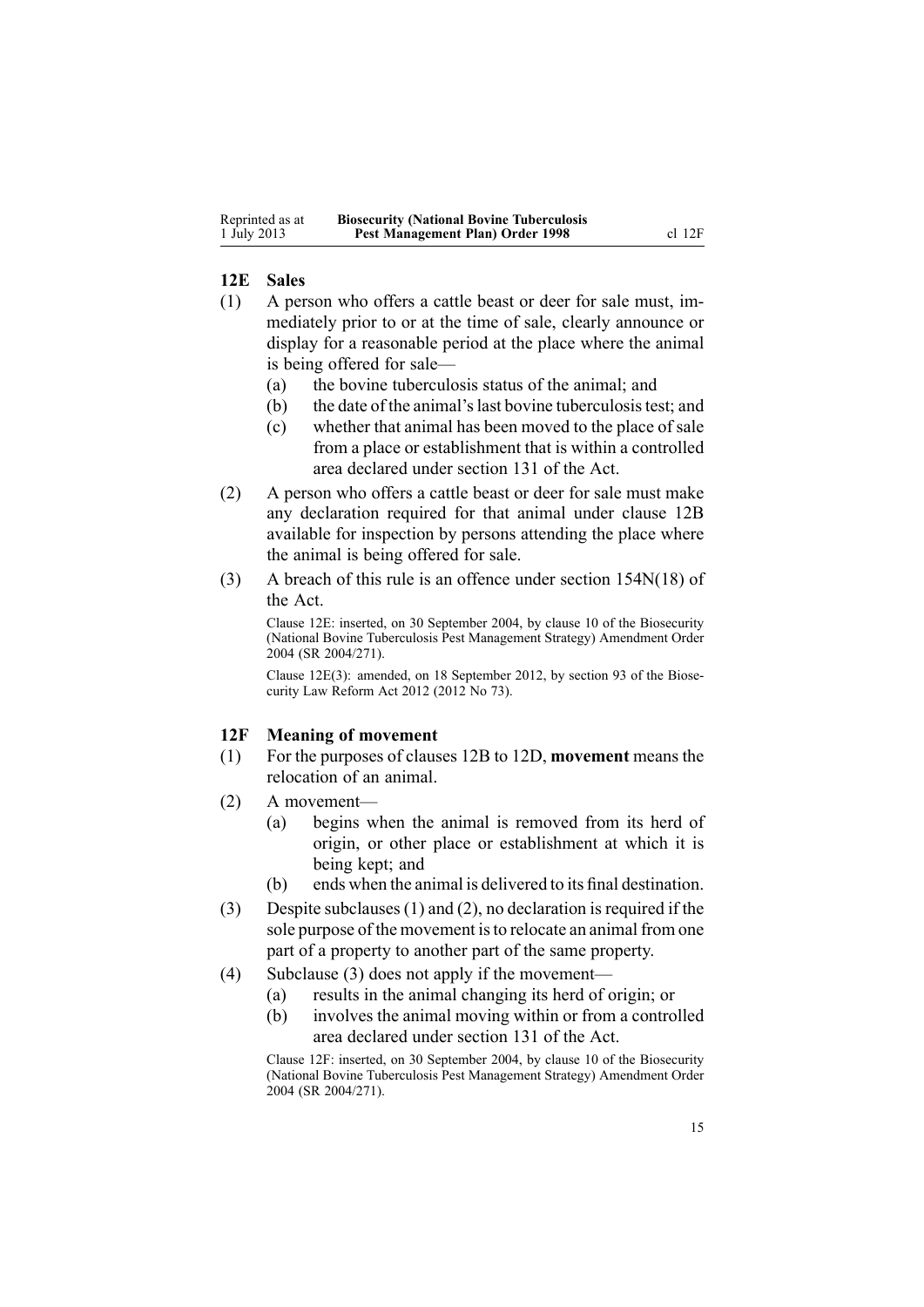<span id="page-15-0"></span>

|       | <b>Biosecurity (National Bovine Tuberculosis</b> | Reprinted as at |
|-------|--------------------------------------------------|-----------------|
| cl 13 | Pest Management Plan) Order 1998                 | 1 July 2013     |

#### **13 Restrictions on testing and treatment of animals**

- (1) Unlessthe approval of <sup>a</sup> chief technical officer is first obtained, no person may—
	- (a) apply <sup>a</sup> test, other than an approved test:
	- (b) vaccinate an animal against bovine tuberculosis:
	- (c) medicate an animal for bovine tuberculosis, either therapeutically or prophylactically:
	- (d) medicate or otherwise treat or vaccinate <sup>a</sup> cattle beast or deer for the purpose of enhancing, repressing, or altering an animal's response to bovine tuberculosis or to a test.
- (2) Only an inspector, authorised person, or accredited person may apply <sup>a</sup> test to <sup>a</sup> cattle beast or deer.
- (3) Subclause (2) does not apply to—
	- (a) <sup>a</sup> veterinarian acting in the ordinary course of his or her profession when diagnosing the cause of illness in an animal; or
	- (b) <sup>a</sup> person who is being taught veterinary science at undergraduate level, when acting under the supervision of an authorised person or an accredited person; or
	- $(c)$  a person conducting a test on any blood, serum, or tissue in an approved diagnostic laboratory.
- (4) A breach of this rule is an offence under section [154N\(18\)](http://www.legislation.govt.nz/pdflink.aspx?id=DLM4759461) of the Act.

Clause 13: substituted, on 30 September 2004, by [clause](http://www.legislation.govt.nz/pdflink.aspx?id=DLM283091) 11 of the Biosecurity (National Bovine Tuberculosis Pest Management Strategy) Amendment Order 2004 (SR 2004/271).

Clause 13(4): amended, on 18 September 2012, by [section](http://www.legislation.govt.nz/pdflink.aspx?id=DLM3388552) 93 of the Biosecurity Law Reform Act 2012 (2012 No 73).

## **14 Obligation of veterinarians and other persons to submit specimens for investigation**

- (1) This clause applies to any person who—
	- (a) is <sup>a</sup> veterinarian:
	- (b) is in charge of an animal disease diagnostic laboratory:
	- (c) operates an animal product business within the meaning of the Animal [Products](http://www.legislation.govt.nz/pdflink.aspx?id=DLM33501) Act 1999 where (under <sup>a</sup> risk managemen<sup>t</sup> programme registered under [Part](http://www.legislation.govt.nz/pdflink.aspx?id=DLM34308) 2 of that Act or <sup>a</sup> regulated control scheme imposed under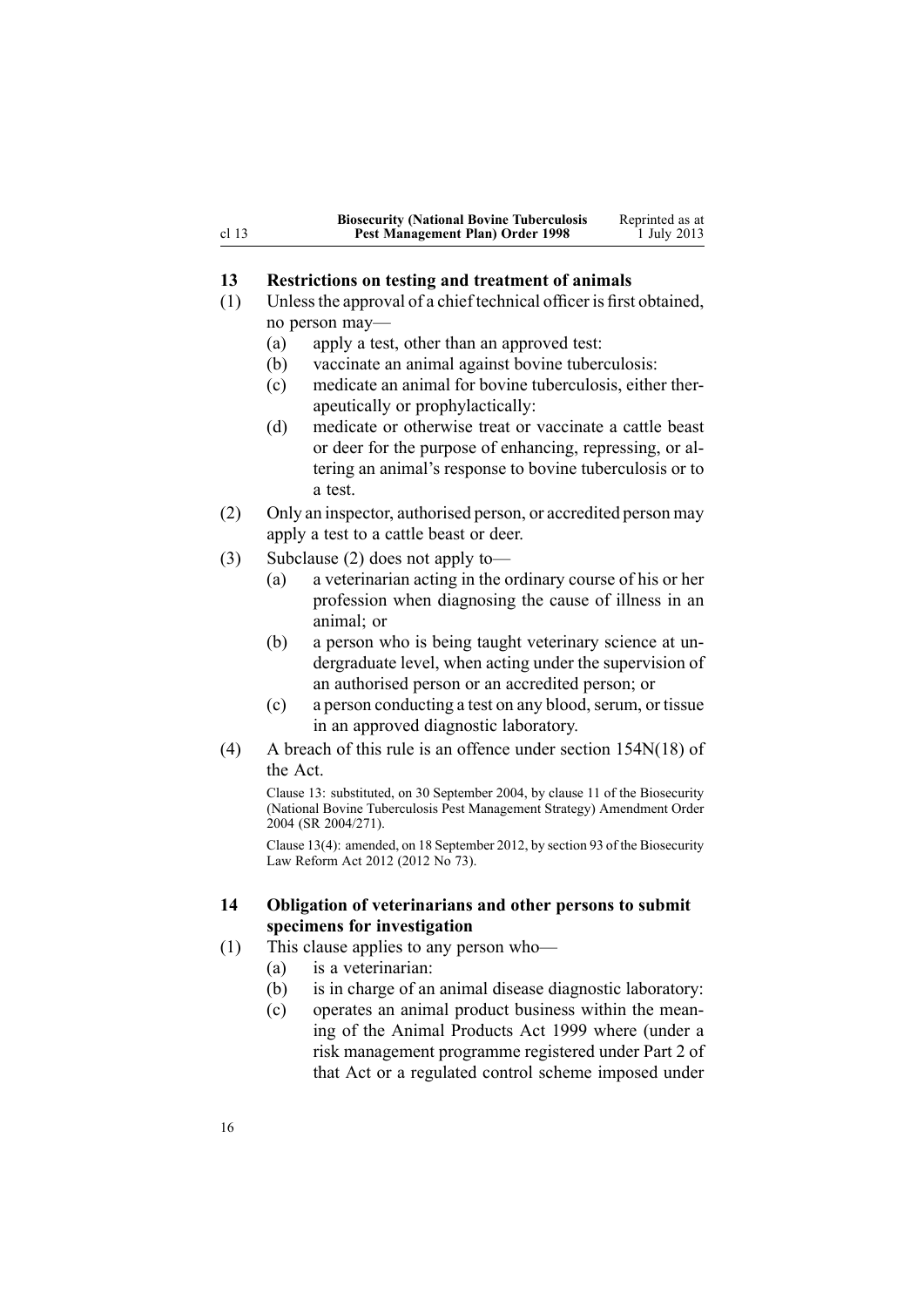<span id="page-16-0"></span>

| Reprinted as at | <b>Biosecurity (National Bovine Tuberculosis</b> |        |
|-----------------|--------------------------------------------------|--------|
| 1 July 2013     | Pest Management Plan) Order 1998                 | cl 14A |

[Part](http://www.legislation.govt.nz/pdflink.aspx?id=DLM34388) 3 of that Act) mammals are slaughtered, dressed, or processed for human or animal consumption:

- (d) operates deer slaughtering premises, <sup>a</sup> packing house, or <sup>a</sup> slaughterhouse:
- (e) operates premises required to be licensed under section 20 of the Meat Act 1981.
- (2) A person to whom this clause applies who, in the course of his or her business, suspects the presence of bovine tuberculosis in the carcass or viscera of <sup>a</sup> mammal must—
	- (a) collect affected tissue specimens from the carcass or viscera; and
	- (b) submit those specimens to an approved diagnostic laboratory in <sup>a</sup> manner that ensures the specimens are suitable for pathological and bacteriological investigation.
- (3) In this clause, the terms **deer slaughtering premises**, **packing house**, and **slaughterhouse** have the same meanings as in section 2(1) of the Meat Act 1981.
- (4) A breach of this rule is an offence under section [154N\(18\)](http://www.legislation.govt.nz/pdflink.aspx?id=DLM4759461) of the Act.

Clause 14: substituted, on 30 September 2004, by [clause](http://www.legislation.govt.nz/pdflink.aspx?id=DLM283093) 12 of the Biosecurity (National Bovine Tuberculosis Pest Management Strategy) Amendment Order 2004 (SR 2004/271).

Clause 14(4): amended, on 18 September 2012, by [section](http://www.legislation.govt.nz/pdflink.aspx?id=DLM3388552) 93 of the Biosecurity Law Reform Act 2012 (2012 No 73).

#### **14A Obligation of persons performing ante- and post-mortem examinations to submit specimens for investigation**

- (1) This clause applies to any person who performs ante- or postmortem examinations at—
	- (a) the premises of an animal product business within the meaning of the Animal [Products](http://www.legislation.govt.nz/pdflink.aspx?id=DLM33501) Act 1999 where (under <sup>a</sup> risk managemen<sup>t</sup> programme registered under [Part](http://www.legislation.govt.nz/pdflink.aspx?id=DLM34308) 2 of that Act or a regulated control scheme imposed under [Part](http://www.legislation.govt.nz/pdflink.aspx?id=DLM34388) 3 of that Act) mammals are slaughtered, dressed, or processed for human or animal consumption; or
	- (b) deer slaughtering premises, <sup>a</sup> packing house, or <sup>a</sup> slaughterhouse; or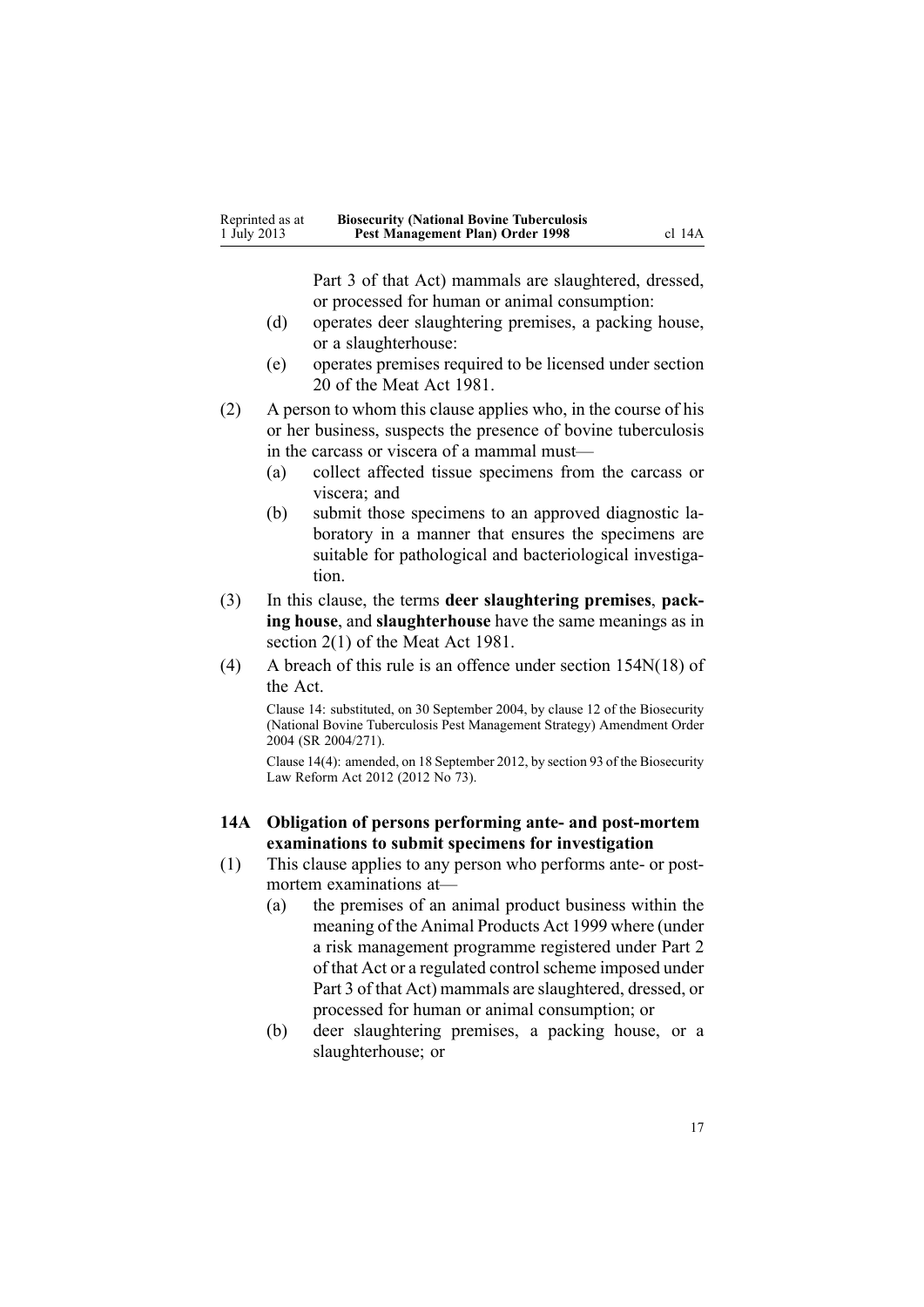<span id="page-17-0"></span>

|             | <b>Biosecurity (National Bovine Tuberculosis</b> | Reprinted as at |
|-------------|--------------------------------------------------|-----------------|
| $cl$ 14 $B$ | Pest Management Plan) Order 1998                 | 1 July 2013     |

- (c) premises required to be licensed under section 20 of the Meat Act 1981.
- (2) A person to whom this clause applies who suspects the presence of bovine tuberculosis in the carcass or viscera of <sup>a</sup> mammal must—
	- (a) collect tissue specimensfrom the carcass or viscera; and
	- (b) submit those specimens, in <sup>a</sup> manner that ensures the specimens are suitable for pathological and bacteriological investigation, to—
		- (i) the person in charge of verifying compliance with ante- and post-mortem examination procedures at the premises; or
		- (ii) if the premises do not have such <sup>a</sup> verifier, to an approved diagnostic laboratory; and
	- (c) keep records of the specimens in <sup>a</sup> form approved by TBfree New Zealand (or, if the form of the records was approved before 1 July 2013, the Animal Health Board (Incorporated)).
- (3) In this clause, the terms **deer slaughtering premises**, **packing house**, and **slaughterhouse** have the same meanings as in section 2(1) of the Meat Act 1981.
- (4) A breach of this rule is an offence under section [154N\(18\)](http://www.legislation.govt.nz/pdflink.aspx?id=DLM4759461) of the Act.

Clause 14A: inserted, on 30 September 2004, by [clause](http://www.legislation.govt.nz/pdflink.aspx?id=DLM283098) 13 of the Biosecurity (National Bovine Tuberculosis Pest Management Strategy) Amendment Order 2004 (SR 2004/271).

Clause  $14A(2)(c)$ : amended, on 1 July 2013, by [clause](http://www.legislation.govt.nz/pdflink.aspx?id=DLM5201150) 8 of the Biosecurity (National Bovine Tuberculosis Pest Management Plan) Amendment Order 2013 (SR 2013/203).

Clause 14A(4): amended, on 18 September 2012, by [section](http://www.legislation.govt.nz/pdflink.aspx?id=DLM3388552) 93 of the Biosecurity Law Reform Act 2012 (2012 No 73).

### **14B Obligation of persons in charge of verifying compliance with ante- and post-mortem examination procedures**

- (1) A person in charge of verifying compliance with ante- and post-mortem examination procedures to whom specimens are submitted in accordance with [clause](#page-16-0) 14A must—
	- (a) submit those specimens to an approved diagnostic laboratory in <sup>a</sup> manner that ensures the specimens are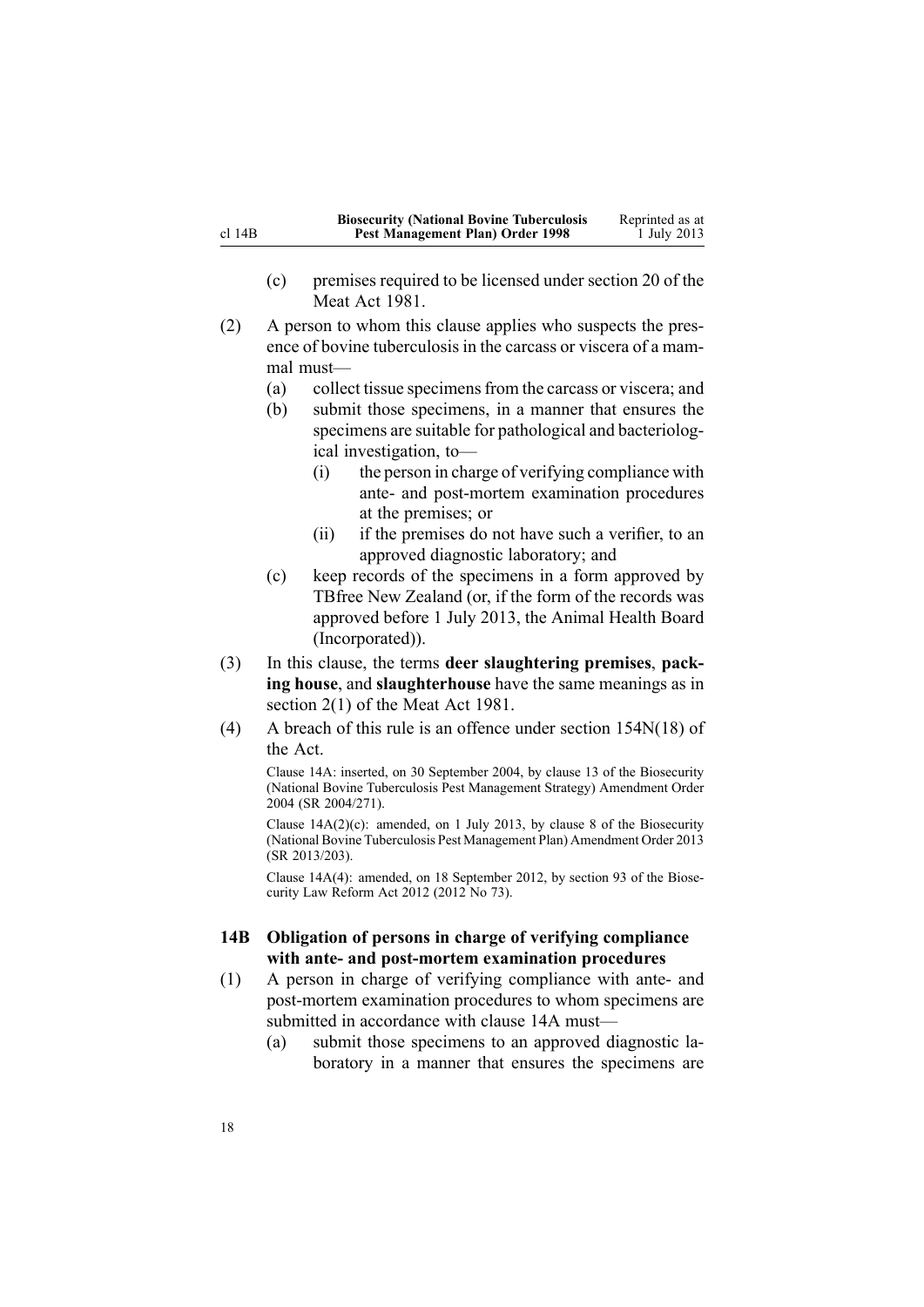suitable for pathological and bacteriological investigation; and

- <span id="page-18-0"></span>(b) keep records of the specimens in <sup>a</sup> form approved by TBfree New Zealand (or, if the form of the records was approved before 1 July 2013, the Animal Health Board (Incorporated)).
- (2) A breach of this rule is an offence under section [154N\(18\)](http://www.legislation.govt.nz/pdflink.aspx?id=DLM4759461) of the Act.

Clause 14B: inserted, on 30 September 2004, by [clause](http://www.legislation.govt.nz/pdflink.aspx?id=DLM283098) 13 of the Biosecurity (National Bovine Tuberculosis Pest Management Strategy) Amendment Order 2004 (SR 2004/271).

Clause 14B(1)(b): amended, on 1 July 2013, by [clause](http://www.legislation.govt.nz/pdflink.aspx?id=DLM5201151) 9 of the Biosecurity (National Bovine Tuberculosis Pest Management Plan) Amendment Order 2013 (SR 2013/203).

Clause 14B(2): amended, on 18 September 2012, by [section](http://www.legislation.govt.nz/pdflink.aspx?id=DLM3388552) 93 of the Biosecurity Law Reform Act 2012 (2012 No 73).

#### **15 Obligation of laboratories to provide results**

- (1) If <sup>a</sup> tissue specimen is sent to <sup>a</sup> laboratory in accordance with [clause](#page-15-0) 14, [14A](#page-16-0), or [14B](#page-17-0), the laboratory must provide TBfree New Zealand with the results of the investigation and the name of the person who collected the sample.
- (2) A breach of this rule is an offence under section [154N\(18\)](http://www.legislation.govt.nz/pdflink.aspx?id=DLM4759461) of the Act.

Clause 15: substituted, on 30 September 2004, by [clause](http://www.legislation.govt.nz/pdflink.aspx?id=DLM283604) 14 of the Biosecurity (National Bovine Tuberculosis Pest Management Strategy) Amendment Order 2004 (SR 2004/271).

Clause 15(1): amended, on 1 July 2013, by [clause](http://www.legislation.govt.nz/pdflink.aspx?id=DLM5201152) 10 of the Biosecurity (National Bovine Tuberculosis Pest Management Plan) Amendment Order 2013 (SR 2013/203).

Clause 15(2): amended, on 18 September 2012, by [section](http://www.legislation.govt.nz/pdflink.aspx?id=DLM3388552) 93 of the Biosecurity Law Reform Act 2012 (2012 No 73).

#### **15A Obligation of operator of commercial slaughter premises**

(1) This clause applies to—

- (a) the operator of <sup>a</sup> risk managemen<sup>t</sup> programme registered under [Part](http://www.legislation.govt.nz/pdflink.aspx?id=DLM34308) 2 of the Animal Products Act 1999 under which cattle or deer are slaughtered:
- (b) <sup>a</sup> person subject to the requirements of <sup>a</sup> regulated control scheme made under [Part](http://www.legislation.govt.nz/pdflink.aspx?id=DLM34388) 3 of the Animal Products Act 1999 under which cattle or deer are slaughtered: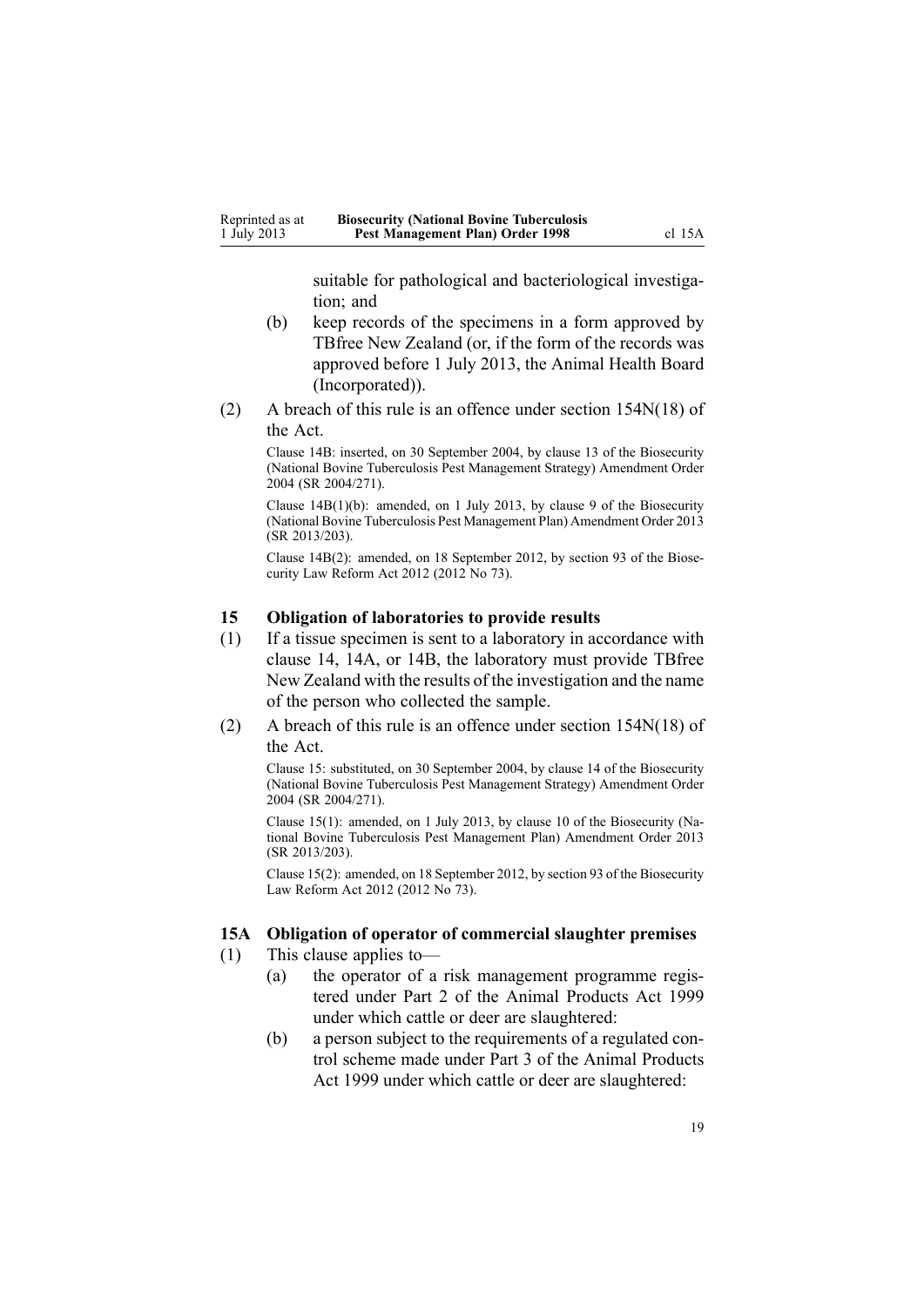|   | <b>Biosecurity (National Bovine Tuberculosis</b> | Reprinted as at |
|---|--------------------------------------------------|-----------------|
| А | Pest Management Plan) Order 1998                 | 1 July 2013     |

- (c) <sup>a</sup> person listed as <sup>a</sup> homekill or recreational catch service provider under [Part](http://www.legislation.govt.nz/pdflink.aspx?id=DLM34877) 6 of the Animal Products Act 1999 who slaughters cattle or deer (and <sup>a</sup> person whom [section](http://www.legislation.govt.nz/pdflink.aspx?id=DLM37216) 20 of the Animal Products (Ancillary and Transitional Provisions) Act 1999 deems to be listed).
- (2) The operator must maintain systems that connect each cattle beast and deer's official animal identification and herd identification number with its carcass to at least the point of postmortem inspection.
- (3) For each cattle beast and deer slaughtered, the operator must record and report—
	- (a) its official animal identification; and
	- (b) its herd identification number.
- (4) For each cattle beast and deer slaughtered in which <sup>a</sup> suspec<sup>t</sup> bovine tuberculosis lesion is found at post-mortem inspection, the operator must record and report—
	- (a) its official animal identification; and
	- (b) its herd identification number; and
	- (c) the name and address of the person who supplied it for slaughter.
- (5) The operator must repor<sup>t</sup> under subclauses (3) and (4)—
	- (a) to TBfree New Zealand; and
	- (b) in the form required by TBfree New Zealand (or, if the form of the repor<sup>t</sup> was approved before 1 July 2013, the Animal Health Board (Incorporated)); and
	- (c) as soon as is practicable after the cattle beast or deer is slaughtered.
- (6) The operator must enable TBfree New Zealand to audit the operator's compliance with this rule and must assist TBfree New Zealand to do so when TBfree New Zealand requires.
- (7) In this rule,—

**herd identification number** means the number of the herd from which <sup>a</sup> cattle beast or deer is supplied for slaughter as given to the herd under an identification system **slaughter** includes dressing and processing.

(8) A breach of this rule is an offence under section [154N\(18\)](http://www.legislation.govt.nz/pdflink.aspx?id=DLM4759461) of the Act.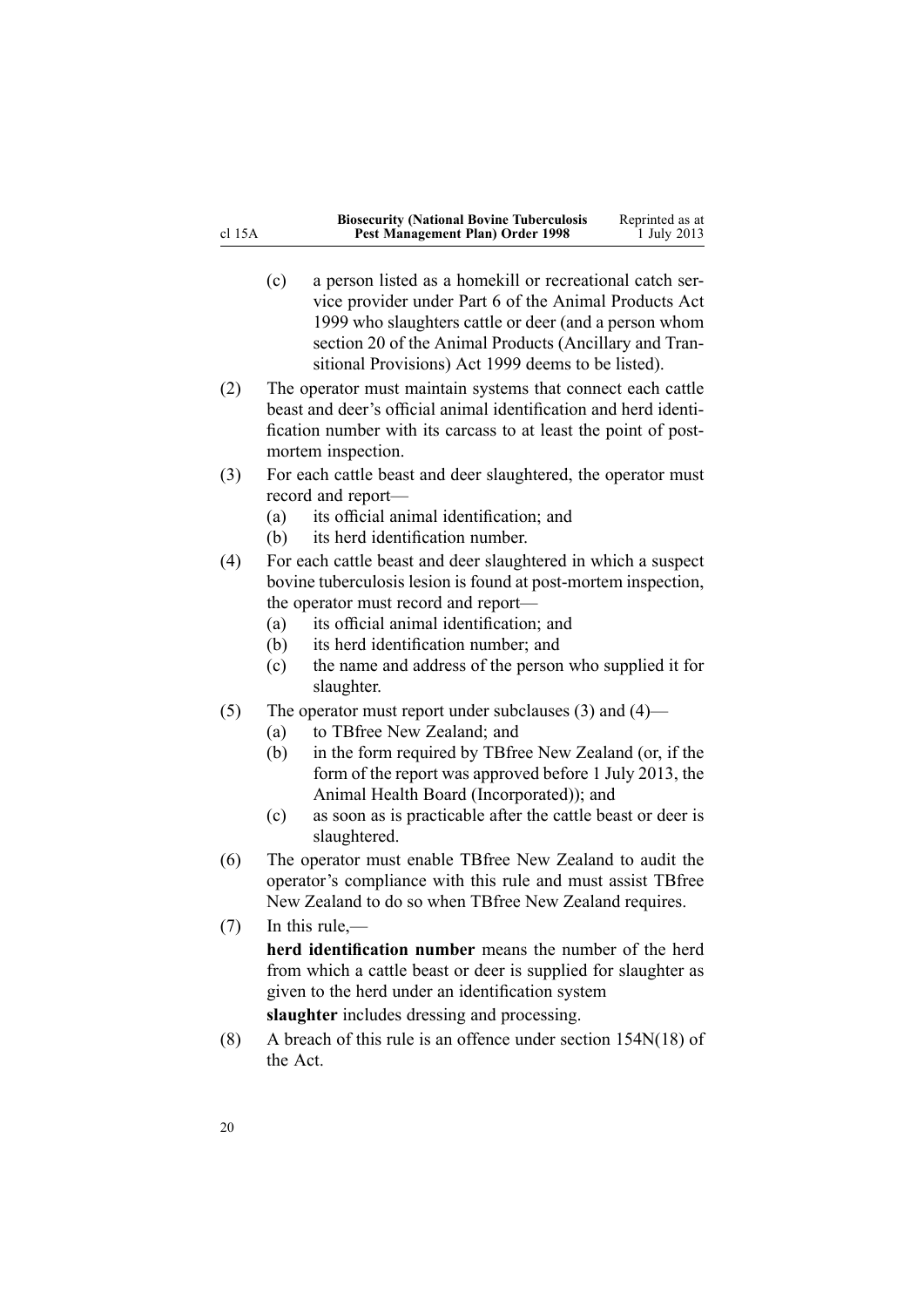<span id="page-20-0"></span>Clause 15A: inserted, on 1 February 2012, by [clause](http://www.legislation.govt.nz/pdflink.aspx?id=DLM3765101) 7 of the Biosecurity (National Bovine Tuberculosis Pest Management Strategy) Amendment Order 2011 (SR 2011/150).

Clause 15A(5)(a): amended, on 1 July 2013, by [clause](http://www.legislation.govt.nz/pdflink.aspx?id=DLM5201153) 11(1) of the Biosecurity (National Bovine Tuberculosis Pest Management Plan) Amendment Order 2013 (SR 2013/203).

Clause 15A(5)(b): amended, on 1 July 2013, by [clause](http://www.legislation.govt.nz/pdflink.aspx?id=DLM5201153) 11(2) of the Biosecurity (National Bovine Tuberculosis Pest Management Plan) Amendment Order 2013 (SR 2013/203).

Clause 15A(6): amended, on 1 July 2013, by clause [11\(3\)](http://www.legislation.govt.nz/pdflink.aspx?id=DLM5201153) of the Biosecurity (National Bovine Tuberculosis Pest Management Plan) Amendment Order 2013 (SR 2013/203).

Clause 15A(8): amended, on 18 September 2012, by [section](http://www.legislation.govt.nz/pdflink.aspx?id=DLM3388552) 93 of the Biosecurity Law Reform Act 2012 (2012 No 73).

## **16 Obligation to supply information**

- (1) Subclause (2) applies to—
	- (a) <sup>a</sup> veterinarian:
	- (b) <sup>a</sup> person who owns or occupies land on which <sup>a</sup> herd is farmed or kept:
	- (c) the owner or person in charge of <sup>a</sup> herd:
	- (d) <sup>a</sup> stock agent:
	- (e) <sup>a</sup> person in charge of <sup>a</sup> sale yard:
	- (f) <sup>a</sup> person in charge of <sup>a</sup> business for transporting cattle or deer:
	- (g) <sup>a</sup> person in charge of an animal disease diagnostic laboratory:
	- (h) <sup>a</sup> person in charge of premises required to be licensed under Part 3 of the Meat Act 1981:
	- (i) <sup>a</sup> person in charge of <sup>a</sup> milk station (within the meaning of section 2 of the Dairy Industry Act 1952):
	- (j) an operator of <sup>a</sup> risk managemen<sup>t</sup> programme registered under [Part](http://www.legislation.govt.nz/pdflink.aspx?id=DLM34308) 2 of the Animal Products Act 1999:
	- (k) <sup>a</sup> person subject to the requirements of <sup>a</sup> regulated control scheme made under [Part](http://www.legislation.govt.nz/pdflink.aspx?id=DLM34388) 3 of the Animal Products Act 1999:
	- (l) <sup>a</sup> person listed (or deemed by [section](http://www.legislation.govt.nz/pdflink.aspx?id=DLM37216) 20 of the Animal Products (Ancillary and Transitional Provisions) Act 1999 to be listed) as <sup>a</sup> homekill or recreational catch service provider under [Part](http://www.legislation.govt.nz/pdflink.aspx?id=DLM34877) 6 of the Animal Products Act 1999.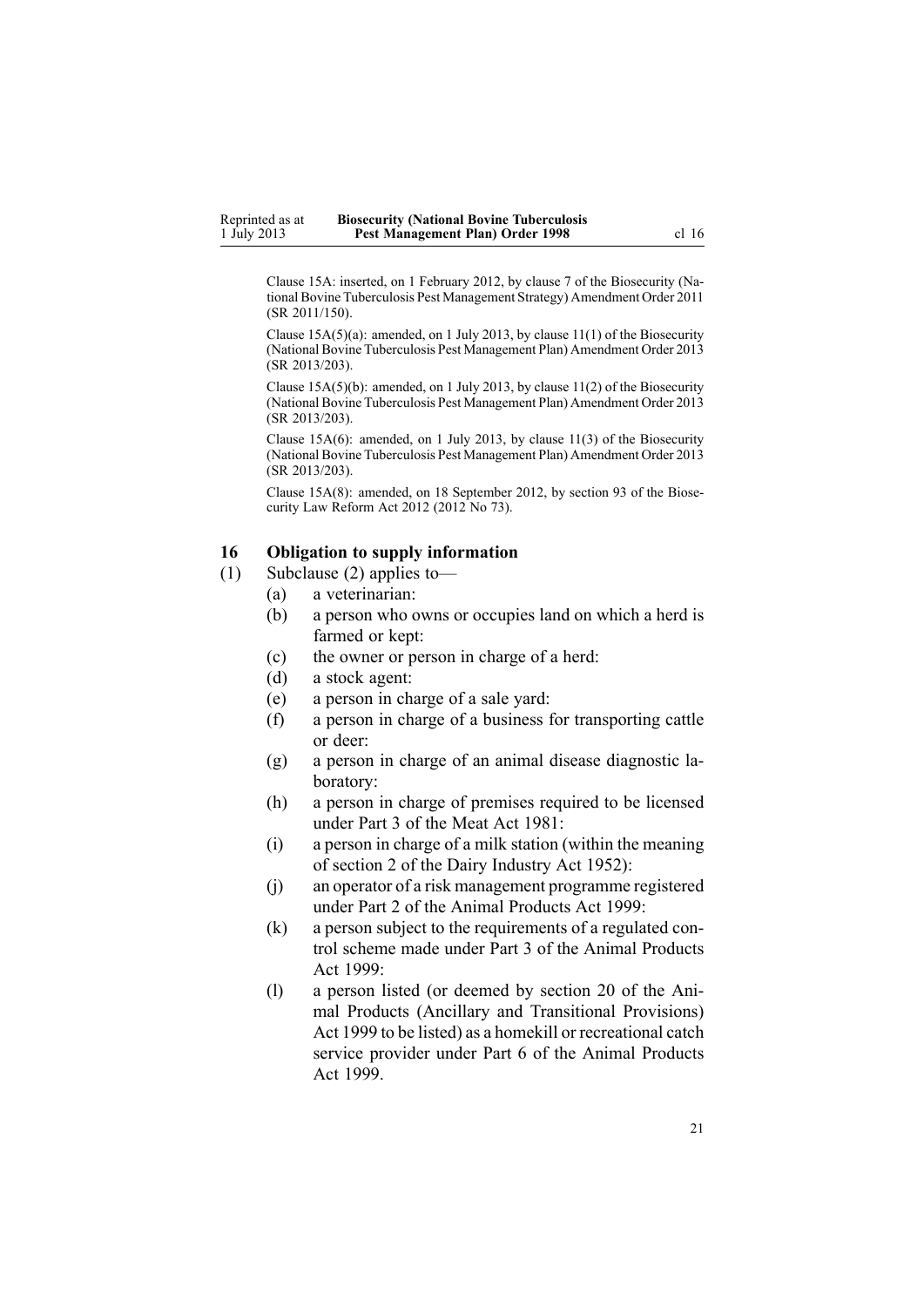|                  | <b>Biosecurity (National Bovine Tuberculosis</b> | Reprinted as at |
|------------------|--------------------------------------------------|-----------------|
| cl <sub>16</sub> | Pest Management Plan) Order 1998                 | 1 July 2013     |

- (2) TBfree New Zealand, or an authorised person, may require any person to whom this clause applies to provide information held by that person, if TBfree New Zealand or authorised person reasonably believes that that information is necessary for monitoring—
	- (a) the distribution of the pest; or
	- (b) changes in the composition of <sup>a</sup> herd; or
	- (c) the location of cattle or deer.
- (2A) Subclauses (2B) and (2C) apply to the operator of—
	- (a) an identification system for cattle or deer; or
	- (b) <sup>a</sup> system for identifying cattle or deer established by or under an enactment other than the [Biosecurity](http://www.legislation.govt.nz/pdflink.aspx?id=DLM314622) Act 1993.
- (2B) TBfree New Zealand may require the operator to provide it with information to enable it to monitor the distribution of bovine tuberculosis and the location and movement of cattle or deer.
- (2C) The operator must provide TBfree New Zealand with the information that TBfree New Zealand specifies.
- (3) A breach of this rule is an offence under section [154N\(18\)](http://www.legislation.govt.nz/pdflink.aspx?id=DLM4759461) of the Act.

Clause 16(1): amended, on 1 July 2011, by [clause](http://www.legislation.govt.nz/pdflink.aspx?id=DLM3765133) 8(1) of the Biosecurity (National Bovine Tuberculosis Pest Management Strategy) Amendment Order 2011 (SR 2011/150).

Clause 16(1)(j): added, on 1 November 1999, by [section](http://www.legislation.govt.nz/pdflink.aspx?id=DLM36187) 8(2) of the Animal Products (Ancillary and Transitional Provisions) Act 1999 (1999 No 94).

Clause 16(1)(k): added, on 1 November 1999, by [section](http://www.legislation.govt.nz/pdflink.aspx?id=DLM36187) 8(2) of the Animal Products (Ancillary and Transitional Provisions) Act 1999 (1999 No 94).

Clause 16(1)(l): added, on 1 November 1999, by [section](http://www.legislation.govt.nz/pdflink.aspx?id=DLM36187) 8(2) of the Animal Products (Ancillary and Transitional Provisions) Act 1999 (1999 No 94).

Clause 16(2): substituted, on 30 September 2004, by [clause](http://www.legislation.govt.nz/pdflink.aspx?id=DLM283606) 15 of the Biosecurity (National Bovine Tuberculosis Pest Management Strategy) Amendment Order 2004 (SR 2004/271).

Clause 16(2): amended, on 1 July 2013, by [clause](http://www.legislation.govt.nz/pdflink.aspx?id=DLM5201154) 12(1) of the Biosecurity (National Bovine Tuberculosis Pest Management Plan) Amendment Order 2013 (SR 2013/203).

Clause 16(2): amended, on 1 July 2013, by clause [12\(2\)](http://www.legislation.govt.nz/pdflink.aspx?id=DLM5201154) of the Biosecurity (National Bovine Tuberculosis Pest Management Plan) Amendment Order 2013 (SR 2013/203).

Clause 16(2A): inserted, on 1 July 2011, by [clause](http://www.legislation.govt.nz/pdflink.aspx?id=DLM3765133) 8(2) of the Biosecurity (National Bovine Tuberculosis Pest Management Strategy) Amendment Order 2011 (SR 2011/150).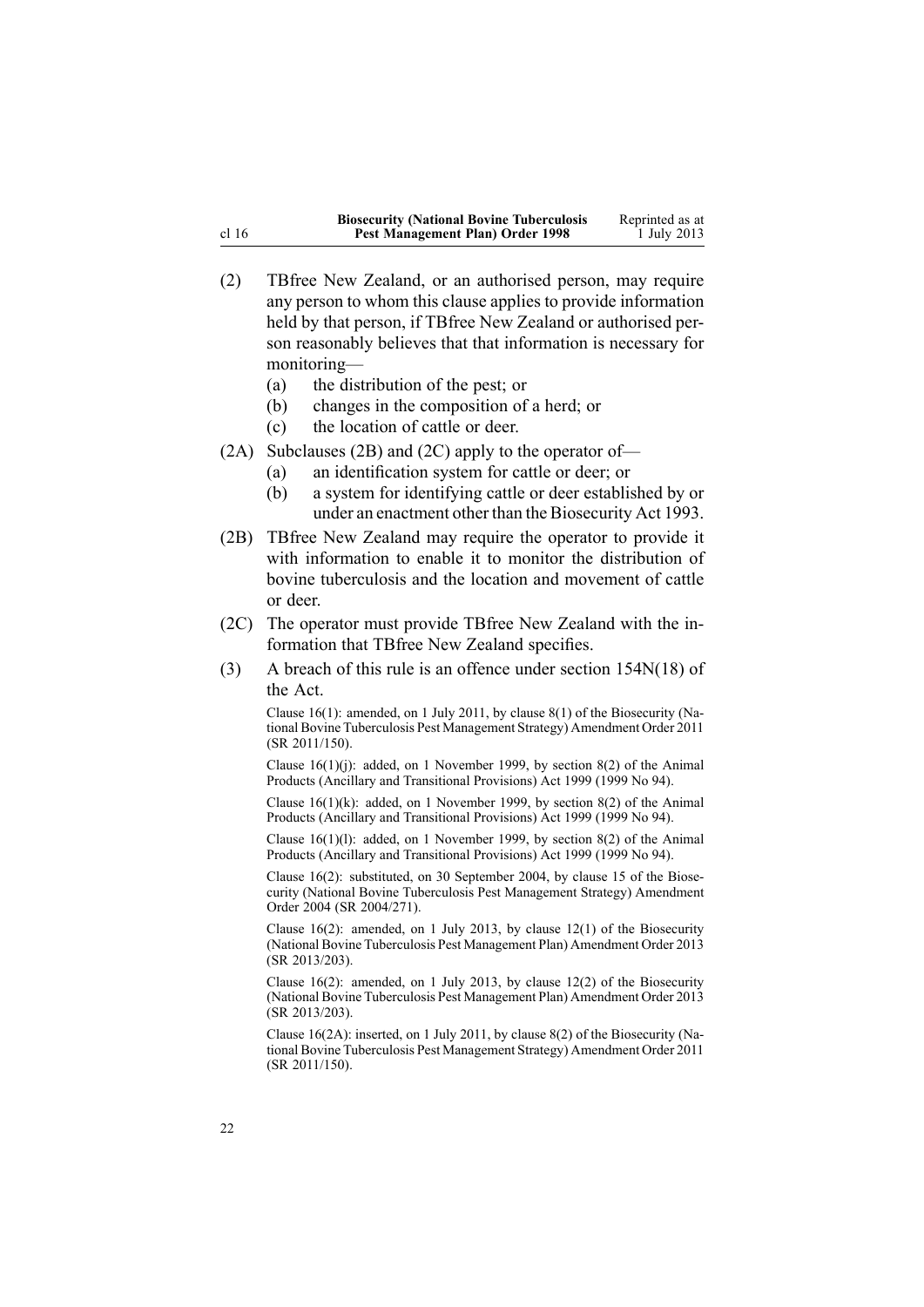<span id="page-22-0"></span>Clause 16(2B): inserted, on 1 July 2011, by [clause](http://www.legislation.govt.nz/pdflink.aspx?id=DLM3765133) 8(2) of the Biosecurity (National Bovine Tuberculosis Pest Management Strategy) Amendment Order 2011 (SR 2011/150).

Clause 16(2B): amended, on 1 July 2013, by [clause](http://www.legislation.govt.nz/pdflink.aspx?id=DLM5201154) 12(3) of the Biosecurity (National Bovine Tuberculosis Pest Management Plan) Amendment Order 2013 (SR 2013/203).

Clause 16(2C): inserted, on 1 July 2011, by [clause](http://www.legislation.govt.nz/pdflink.aspx?id=DLM3765133) 8(2) of the Biosecurity (National Bovine Tuberculosis Pest Management Strategy) Amendment Order 2011 (SR 2011/150).

Clause 16(2C): amended, on 1 July 2013, by clause [12\(4\)](http://www.legislation.govt.nz/pdflink.aspx?id=DLM5201154) of the Biosecurity (National Bovine Tuberculosis Pest Management Plan) Amendment Order 2013 (SR 2013/203).

Clause 16(3): amended, on 18 September 2012, by [section](http://www.legislation.govt.nz/pdflink.aspx?id=DLM3388552) 93 of the Biosecurity Law Reform Act 2012 (2012 No 73).

## **17 Obligation to report suspected presence of bovine tuberculosis to TBfree New Zealand**

- (1) Every person who, in the course of their business or occupation or in the course of hunting (whether recreational or as <sup>a</sup> business), encounters an animal which that person suspects may harbour bovine tuberculosis must repor<sup>t</sup> the possible presence of bovine tuberculosis in that animal to TBfree New Zealand or an authorised person.
- (2) The obligation in subclause (1) does not apply if that person has reasonable grounds to believe that TBfree New Zealand is aware of the possible presence of bovine tuberculosis in that animal.
- (3) A breach of this rule is an offence under section [154N\(18\)](http://www.legislation.govt.nz/pdflink.aspx?id=DLM4759461) of the Act.

Clause 17 heading: amended, on 1 July 2013, by clause [13\(1\)](http://www.legislation.govt.nz/pdflink.aspx?id=DLM5201155) of the Biosecurity (National Bovine Tuberculosis Pest Management Plan) Amendment Order 2013 (SR 2013/203).

Clause 17(1): amended, on 1 July 2013, by clause [13\(2\)](http://www.legislation.govt.nz/pdflink.aspx?id=DLM5201155) of the Biosecurity (National Bovine Tuberculosis Pest Management Plan) Amendment Order 2013 (SR 2013/203).

Clause 17(2): amended, on 1 July 2013, by clause [13\(3\)](http://www.legislation.govt.nz/pdflink.aspx?id=DLM5201155) of the Biosecurity (National Bovine Tuberculosis Pest Management Plan) Amendment Order 2013 (SR 2013/203).

Clause 17(3): amended, on 18 September 2012, by [section](http://www.legislation.govt.nz/pdflink.aspx?id=DLM3388552) 93 of the Biosecurity Law Reform Act 2012 (2012 No 73).

#### **17A Release of pigs into wild state**

(1) No person may release <sup>a</sup> pig into <sup>a</sup> wild state.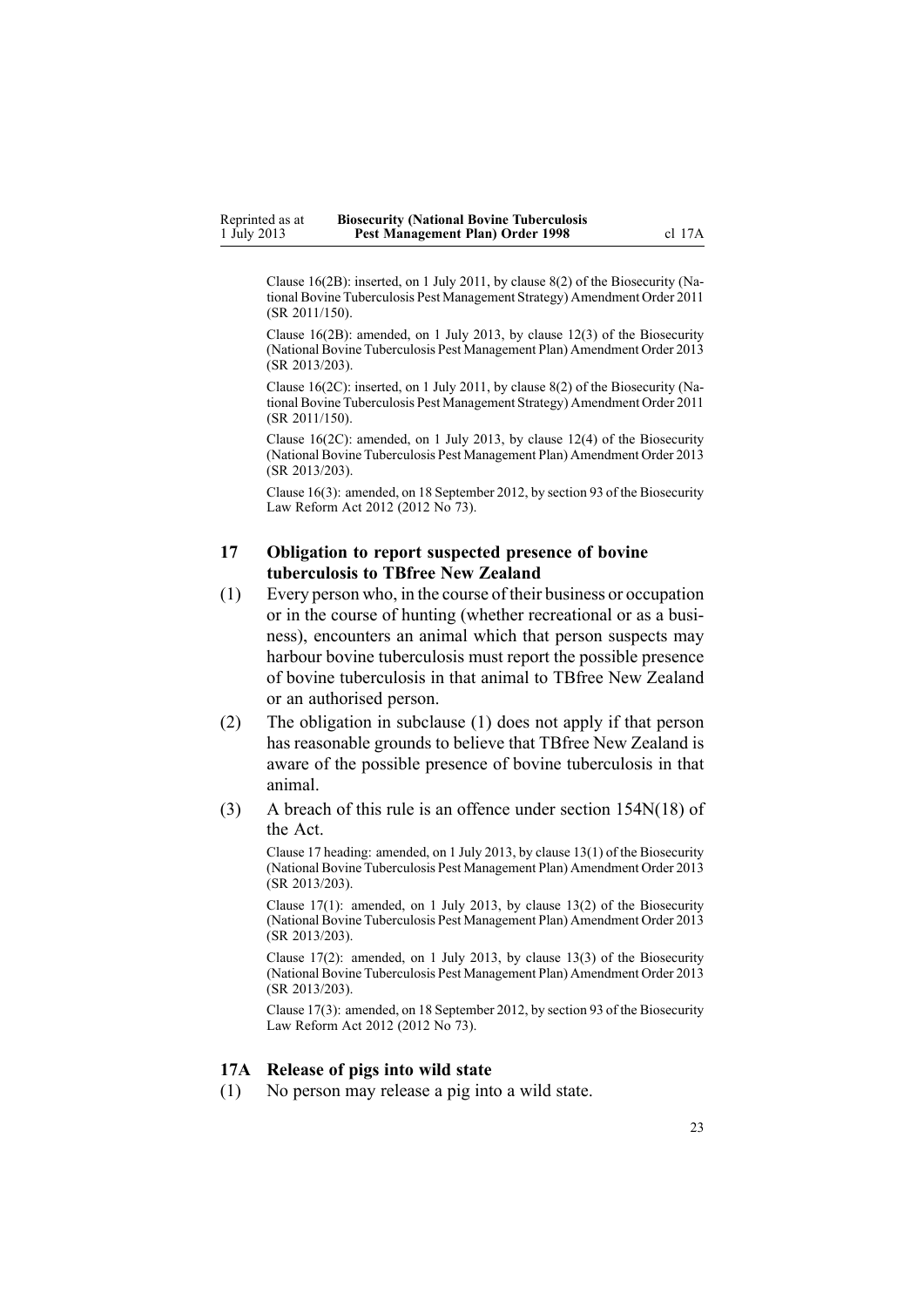<span id="page-23-0"></span>

|       | <b>Biosecurity (National Bovine Tuberculosis</b> | Reprinted as at |
|-------|--------------------------------------------------|-----------------|
| cl 18 | Pest Management Plan) Order 1998                 | 1 July 2013     |

(2) This clause does not apply if the pig—

 $(a)$  is

- (i) a wild animal, as defined in [section](http://www.legislation.govt.nz/pdflink.aspx?id=DLM16628)  $2(1)$  of the Wild Animal Control Act 1977; and
- (ii) released on land that is administered under any of the Acts listed in [Schedule](http://www.legislation.govt.nz/pdflink.aspx?id=DLM107200) 1 of the Conservation Act 1987; or
- (b) is released by TBfree New Zealand for research purposes.
- (3) A breach of this rule is an offence under section [154N\(18\)](http://www.legislation.govt.nz/pdflink.aspx?id=DLM4759461) of the Act.

Clause 17A: inserted, on 30 September 2004, by [clause](http://www.legislation.govt.nz/pdflink.aspx?id=DLM283607) 16 of the Biosecurity (National Bovine Tuberculosis Pest Management Strategy) Amendment Order 2004 (SR 2004/271).

Clause 17A(2)(b): amended, on 1 July 2013, by [clause](http://www.legislation.govt.nz/pdflink.aspx?id=DLM5201156) 14 of the Biosecurity (National Bovine Tuberculosis Pest Management Plan) Amendment Order 2013 (SR 2013/203).

Clause 17A(3): amended, on 18 September 2012, by [section](http://www.legislation.govt.nz/pdflink.aspx?id=DLM3388552) 93 of the Biosecurity Law Reform Act 2012 (2012 No 73).

## **18 Compensation**

- (1) Compensation under [section](http://www.legislation.govt.nz/pdflink.aspx?id=DLM4758108) 100I of the Act and this plan is payable only in respec<sup>t</sup> of any head of cattle—
	- (a) slaughtered in compliance with <sup>a</sup> direction given under the Act, after the animal has tested positive to an approved test for bovine tuberculosis:
	- (b) slaughtered, where slaughter is the only permitted or practicable option for that animal following the imposition of restrictions on the movement of its herd under [section](http://www.legislation.govt.nz/pdflink.aspx?id=DLM316351) 130 of the Act.
- (2) The amount of compensation payable is 65% of—
	- (a) the fair market value of that animal on the date of the direction for slaughter referred to in subclause  $(1)(a)$ , or the date of slaughter referred to in subclause  $(1)(b)$ , assuming the animal did not have bovine tuberculosis; or
	- (b) the maximum value of that animal—
		- (i) determined by such organisation as is recognised by the responsible Minister as an appropriate rep-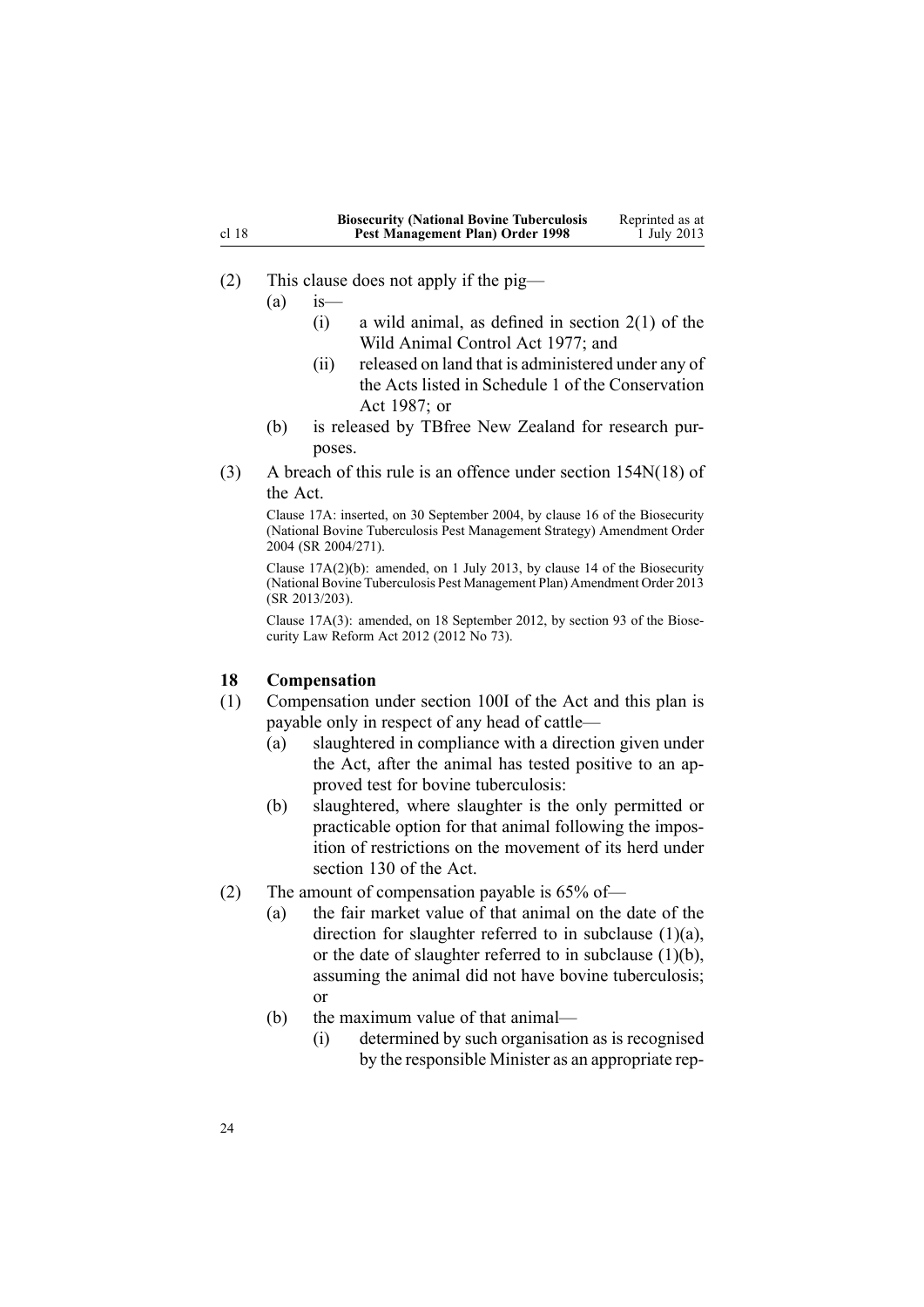resentative of the dairy industry in the case of <sup>a</sup> beast raised for dairy farming; or

<span id="page-24-0"></span>(ii) determined by the New Zealand Meat Board (as established under the Meat Board Act 1997) in the case of <sup>a</sup> beast raised for beef,—

whichever is the lesser.

Clause 18(1): amended, on 18 September 2012, by [section](http://www.legislation.govt.nz/pdflink.aspx?id=DLM3388552) 93 of the Biosecurity Law Reform Act 2012 (2012 No 73).

Clause  $18(2)(b)(i)$ : substituted, on 16 October 2001, by section  $165(5)$  of the Dairy Industry Restructuring Act 2001 (2001 No 51).

### **19 Funding of plans**

The implementation of the plan is to be funded by payments from the following sources:

- (a) subject to section [100L\(5\)](http://www.legislation.govt.nz/pdflink.aspx?id=DLM4758114) of the Act, by <sup>a</sup> levy under section  $100L(1)$  of the Act on all cattle beasts slaughtered where that cattle beast weighs more than 27 kilograms dressed weight:
- (b) by payments made by Dairy Insight Incorporated in accordance with the funding agreement, dated 24 November 2003, between the Animal Health Board (Incorporated) (which was replaced as the managemen<sup>t</sup> agency by TBfree New Zealand on 1 July 2013) and Dairy Insight Incorporated (or any agreemen<sup>t</sup> that replaces that agreement):
- (c) by payments made by deer farmers in accordance with regulations made under the Act:
- (d) by payments made by cattle farmers in accordance with regulations made under the Act:
- (e) by payments made by Deer Industry New Zealand (established under the Deer [Industry](http://www.legislation.govt.nz/pdflink.aspx?id=DLM289175) New Zealand Regu[lations](http://www.legislation.govt.nz/pdflink.aspx?id=DLM289175) 2004) in accordance with the funding agreement, dated 15 December 2003, between the Animal Health Board (Incorporated) (which was replaced as the managemen<sup>t</sup> agency by TBfree New Zealand on 1 July 2013) and the Game Industry Board (which was replaced by Deer Industry New Zealand on 21 October 2004) (or any agreemen<sup>t</sup> that replaces that agreement):
- (f) by <sup>a</sup> paymen<sup>t</sup> made at the discretion of the Crown: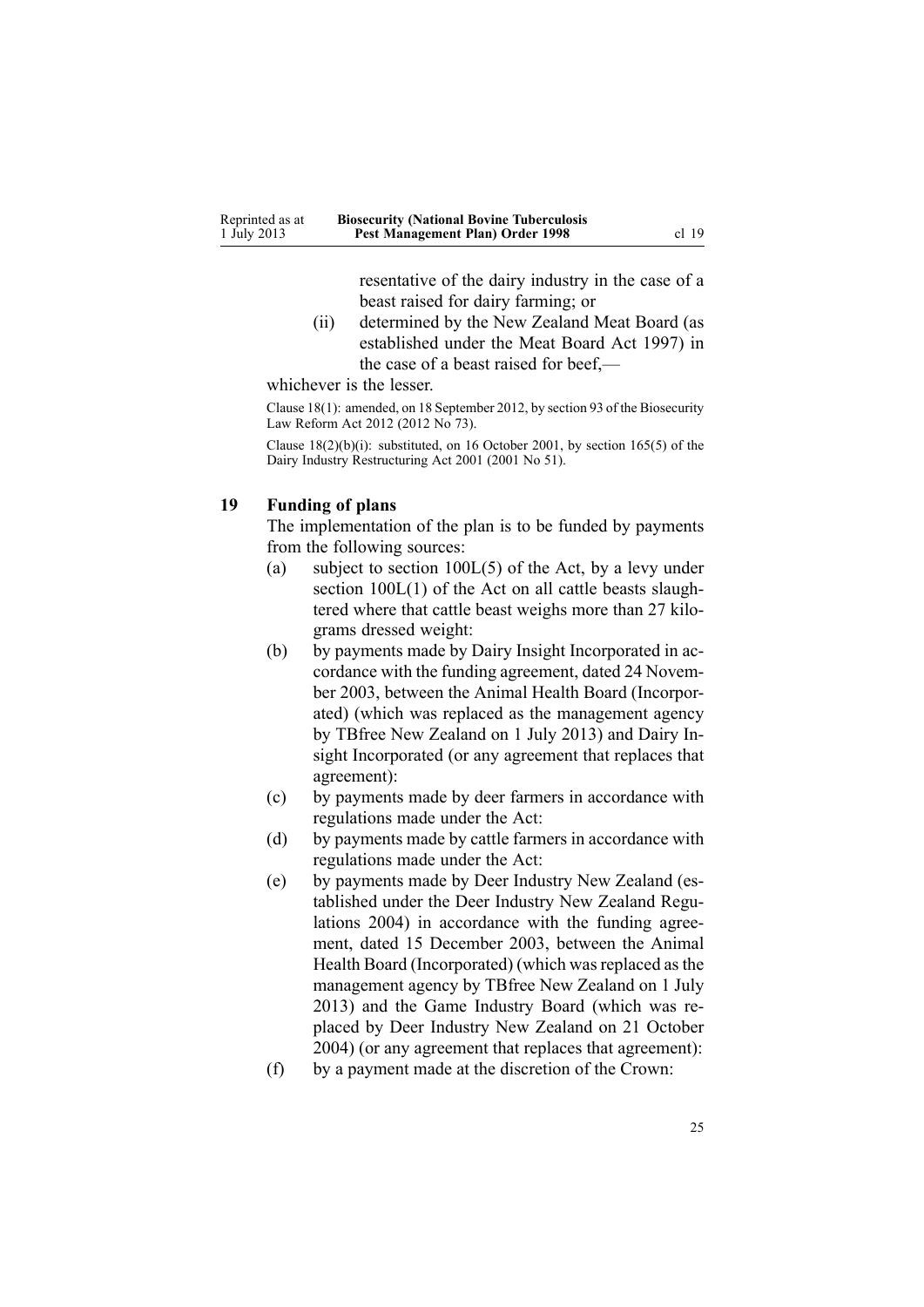- <span id="page-25-0"></span>(g) by <sup>a</sup> paymen<sup>t</sup> made at the discretion of each regional council:
- (h) subject to section [100L\(5\)](http://www.legislation.govt.nz/pdflink.aspx?id=DLM4758114) of the Act, by <sup>a</sup> levy under section [100L\(1\)](http://www.legislation.govt.nz/pdflink.aspx?id=DLM4758114) of the Act on persons within <sup>a</sup> region.

Clause 19 heading: amended, on 18 September 2012, by [section](http://www.legislation.govt.nz/pdflink.aspx?id=DLM3388552) 93 of the Biosecurity Law Reform Act 2012 (2012 No 73).

Clause 19: amended, on 18 September 2012, by [section](http://www.legislation.govt.nz/pdflink.aspx?id=DLM3388552) 93 of the Biosecurity Law Reform Act 2012 (2012 No 73).

Clause 19(a): amended, on 18 September 2012, by [section](http://www.legislation.govt.nz/pdflink.aspx?id=DLM3388552) 93 of the Biosecurity Law Reform Act 2012 (2012 No 73).

Clause 19(b): substituted, on 30 September 2004, by [clause](http://www.legislation.govt.nz/pdflink.aspx?id=DLM283609) 17(1) of the Biosecurity (National Bovine Tuberculosis Pest Management Strategy) Amendment Order 2004 (SR 2004/271).

Clause 19(b): amended, on 1 July 2013, by [clause](http://www.legislation.govt.nz/pdflink.aspx?id=DLM5201157) 15(1) of the Biosecurity (National Bovine Tuberculosis Pest Management Plan) Amendment Order 2013 (SR 2013/203).

Clause 19(e): replaced, on 1 July 2013, by clause [15\(2\)](http://www.legislation.govt.nz/pdflink.aspx?id=DLM5201157) of the Biosecurity (National Bovine Tuberculosis Pest Management Plan) Amendment Order 2013 (SR 2013/203).

Clause 19(h): amended, on 18 September 2012, by [section](http://www.legislation.govt.nz/pdflink.aspx?id=DLM3388552) 93 of the Biosecurity Law Reform Act 2012 (2012 No 73).

#### **20 Application of funds**

The funds from the sources specified in [clause](#page-24-0) 19 must be applied for the purposes of the plan as follows:

- (a) disease control activities relating to cattle may be funded by payments from the sources specified in clause  $19(a)$ , (b), and (d):
- (b) disease control activities relating to deer may be funded by payments from the sources specified in clause [19\(c\)](#page-24-0) and [\(e\)](#page-24-0):
- (c) vector control activities may be funded by payments from the sources specified in clause  $19(a)$ , (b), (e), (f), [\(g\),](#page-24-0) and (h):
- (d) common costs may be funded by payments from the sources specified in clause  $19(a)$ , (b), (e), (f), (g), and [\(h\)](#page-24-0).

Clause 20: amended, on 18 September 2012, by [section](http://www.legislation.govt.nz/pdflink.aspx?id=DLM3388552) 93 of the Biosecurity Law Reform Act 2012 (2012 No 73).

Clause 20: amended, on 30 September 2004, by [clause](http://www.legislation.govt.nz/pdflink.aspx?id=DLM283610) 18 of the Biosecurity (National Bovine Tuberculosis Pest Management Strategy) Amendment Order 2004 (SR 2004/271).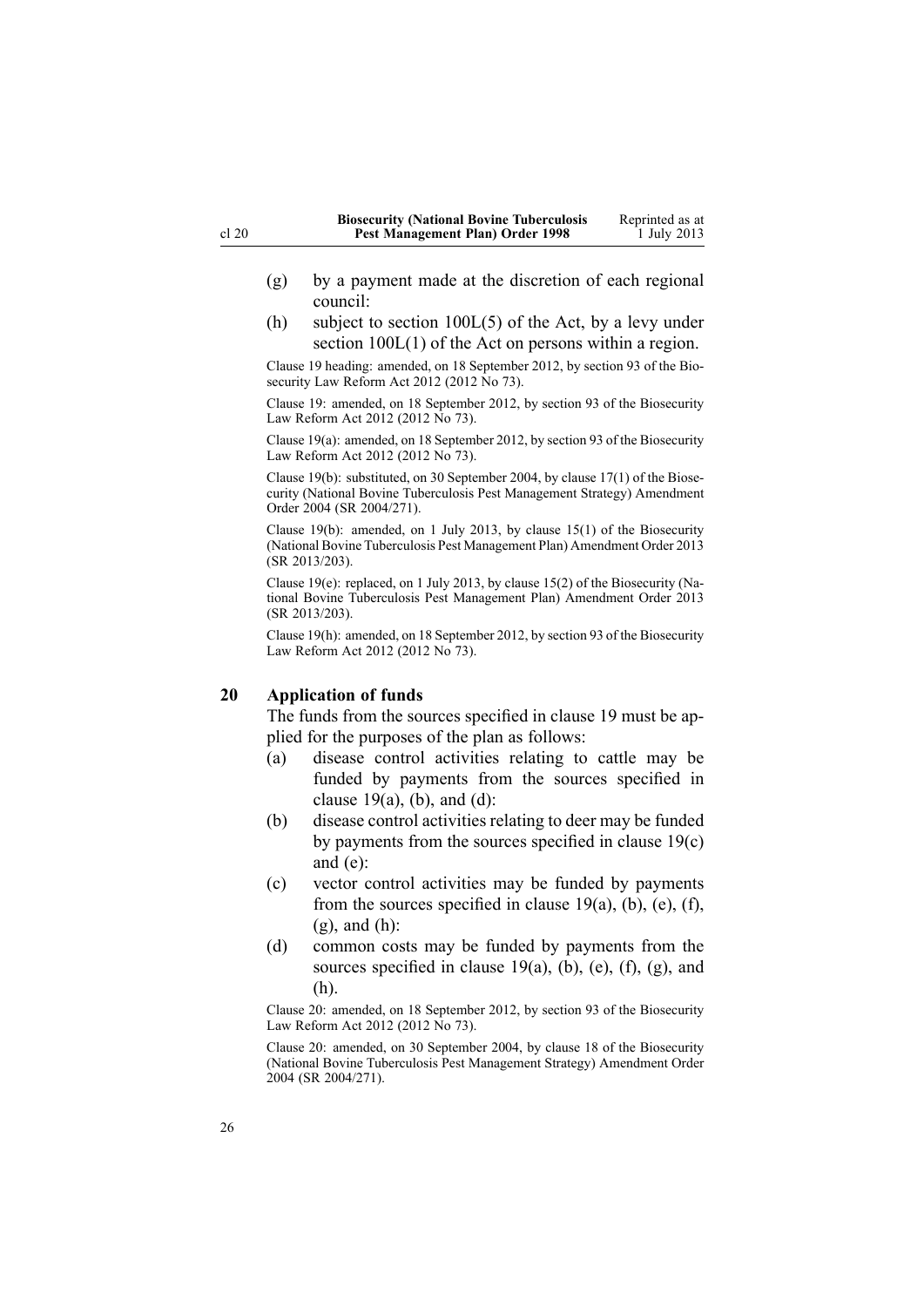<span id="page-26-0"></span>Reprinted as at 1 July 2013 **Biosecurity (National Bovine Tuberculosis Pest Management Plan) Order 1998**

## **21 Actions that may be taken by local authorities**

Every regional council may carry out vector control activities and may contribute funds towards the costs of vector control activities and the common costs of the plan.

Clause 21: amended, on 18 September 2012, by [section](http://www.legislation.govt.nz/pdflink.aspx?id=DLM3388552) 93 of the Biosecurity Law Reform Act 2012 (2012 No 73).

> Marie Shroff, Clerk of the Executive Council.

Issued under the authority of the Acts and [Regulations](http://www.legislation.govt.nz/pdflink.aspx?id=DLM195097) Publication Act 1989. Date of notification in the *Gazette*: 30 June 1998.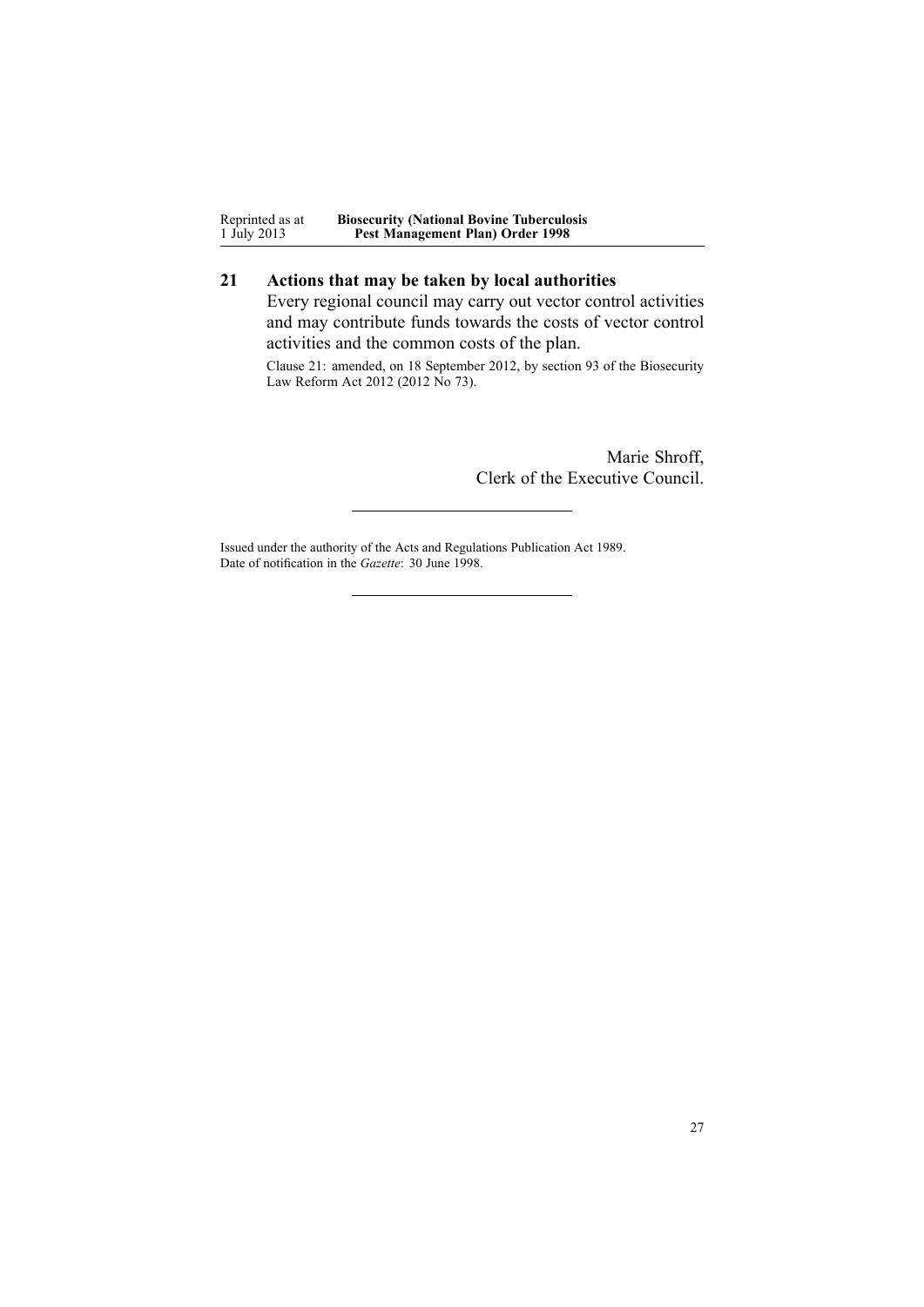#### **Contents**

- 1 General
- 2 Status of reprints
- 3 How reprints are prepared
- 4 Changes made under section 17C of the Acts and Regulations Publication Act 1989
- 5 List of amendments incorporated in this reprint (most recent first)

### **Notes**

## *1 General*

This is <sup>a</sup> reprint of the Biosecurity (National Bovine Tuberculosis Pest Management Plan) Order 1998. The reprint incorporates all the amendments to the order as at 1 July 2013, as specified in the list of amendments at the end of these notes. Relevant provisions of any amending enactments that contain transitional, savings, or application provisions that cannot be compiled in the reprint are also included, after the principal enactment, in chronological order. For more information, *see* <http://www.pco.parliament.govt.nz/reprints/>.

## *2 Status of reprints*

Under [section](http://www.legislation.govt.nz/pdflink.aspx?id=DLM195439) 16D of the Acts and Regulations Publication Act 1989, reprints are presumed to correctly state, as at the date of the reprint, the law enacted by the principal enactment and by the amendments to that enactment. This presumption applies even though editorial changes authorised by [section](http://www.legislation.govt.nz/pdflink.aspx?id=DLM195466) [17C](http://www.legislation.govt.nz/pdflink.aspx?id=DLM195466) of the Acts and Regulations Publication Act 1989 have been made in the reprint.

This presumption may be rebutted by producing the official volumes of statutes or statutory regulations in which the principal enactment and its amendments are contained.

#### *3 How reprints are prepared*

A number of editorial conventions are followed in the preparation of reprints. For example, the enacting words are not included in Acts, and provisions that are repealed or revoked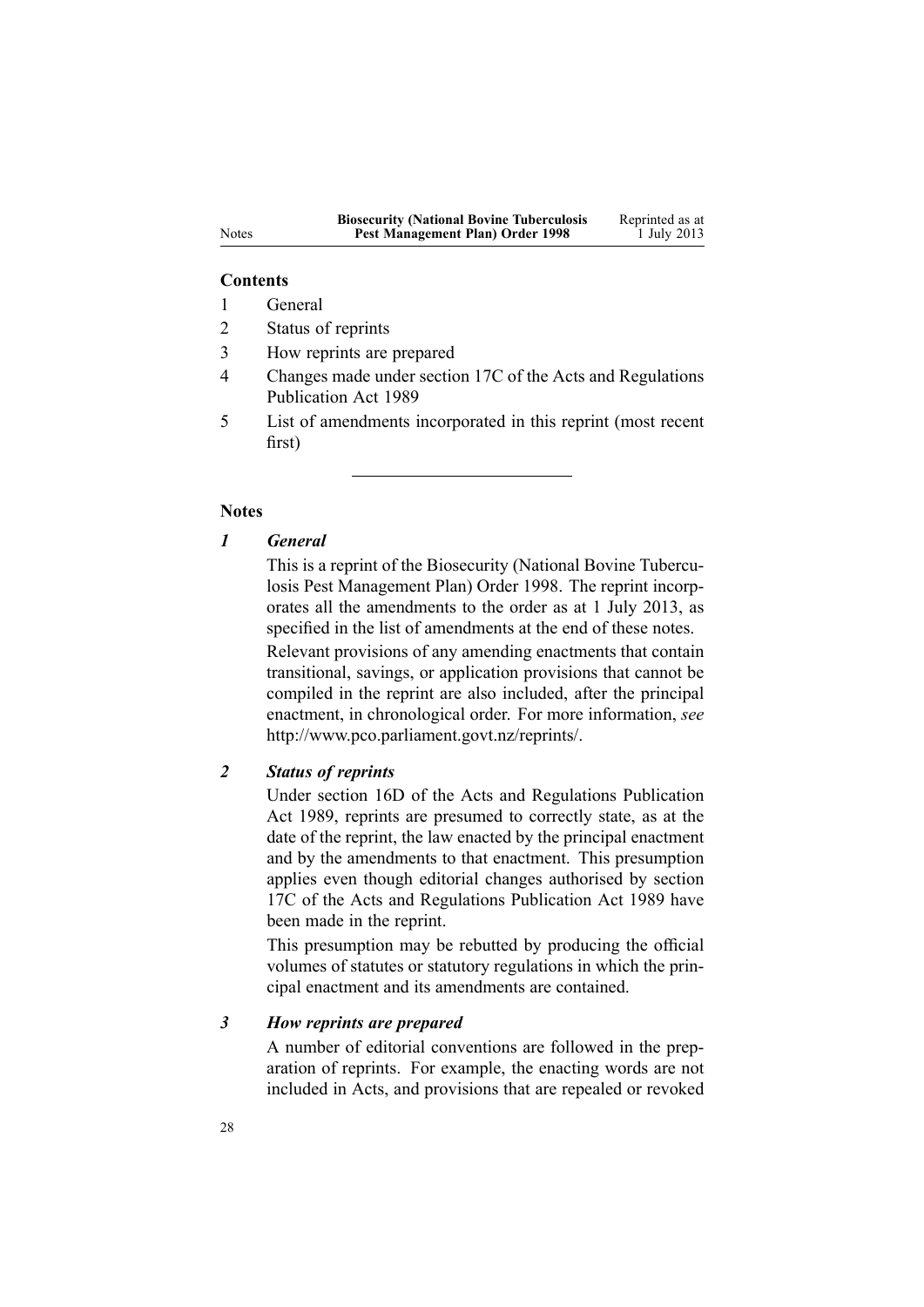| Reprinted as at | <b>Biosecurity (National Bovine Tuberculosis</b> |       |
|-----------------|--------------------------------------------------|-------|
| 1 July 2013     | Pest Management Plan) Order 1998                 | Notes |

are omitted. For <sup>a</sup> detailed list of the editorial conventions, *see* <http://www.pco.parliament.govt.nz/editorial-conventions/> or Part 8 of the *Tables of New Zealand Acts and Ordinances and Statutory Regulations and Deemed Regulations in Force*.

## *4 Changes made under section 17C of the Acts and Regulations Publication Act 1989*

[Section](http://www.legislation.govt.nz/pdflink.aspx?id=DLM195466) 17C of the Acts and Regulations Publication Act 1989 authorises the making of editorial changes in <sup>a</sup> reprint as set out in [sections](http://www.legislation.govt.nz/pdflink.aspx?id=DLM195468) 17D and [17E](http://www.legislation.govt.nz/pdflink.aspx?id=DLM195470) of that Act so that, to the extent permitted, the format and style of the reprinted enactment is consistent with current legislative drafting practice. Changes that would alter the effect of the legislation are not permitted.

A new format of legislation wasintroduced on 1 January 2000. Changesto legislative drafting style have also been made since 1997, and are ongoing. To the extent permitted by [section](http://www.legislation.govt.nz/pdflink.aspx?id=DLM195466) 17C of the Acts and Regulations Publication Act 1989, all legislation reprinted after 1 January 2000 is in the new format for legislation and reflects current drafting practice at the time of the reprint.

In outline, the editorial changes made in reprints under the authority of [section](http://www.legislation.govt.nz/pdflink.aspx?id=DLM195466) 17C of the Acts and Regulations Publication Act 1989 are set out below, and they have been applied, where relevant, in the preparation of this reprint:

- • omission of unnecessary referential words (such as "of this section" and "of this Act")
- • typeface and type size (Times Roman, generally in 11.5 point)
- • layout of provisions, including:
	- •indentation
	- • position of section headings (eg, the number and heading now appear above the section)
- • format of definitions (eg, the defined term now appears in bold type, without quotation marks)
- • format of dates (eg, <sup>a</sup> date formerly expressed as "the 1st day ofJanuary 1999" is now expressed as "1 January 1999")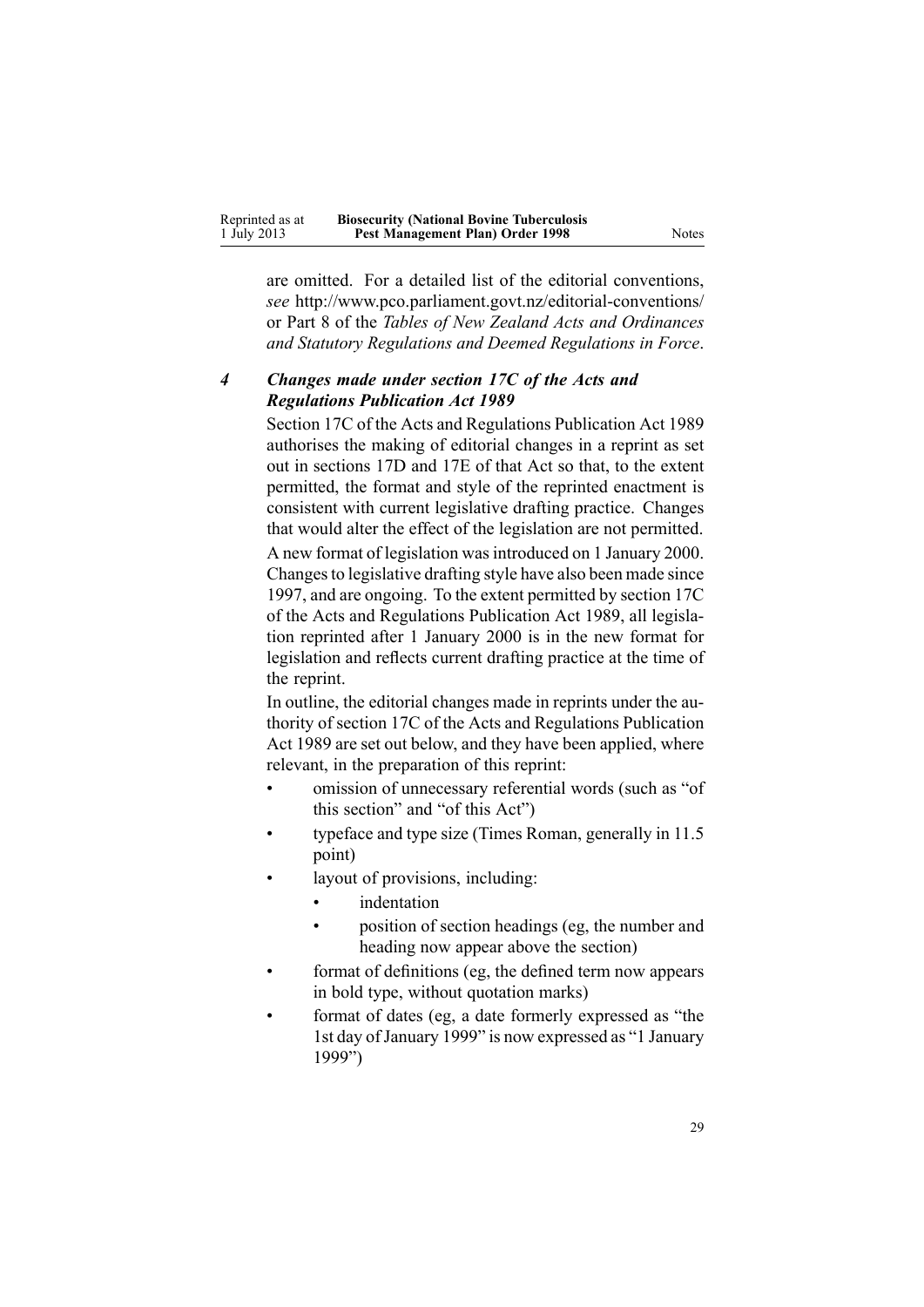| <b>Notes</b> | <b>Biosecurity (National Bovine Tuberculosis</b><br>Reprinted as at<br>Pest Management Plan) Order 1998<br>1 July 2013                                                                                                                                                                          |
|--------------|-------------------------------------------------------------------------------------------------------------------------------------------------------------------------------------------------------------------------------------------------------------------------------------------------|
|              | position of the date of assent (it now appears on the front<br>page of each Act)                                                                                                                                                                                                                |
|              | punctuation (eg, colons are not used after definitions)                                                                                                                                                                                                                                         |
|              | Parts numbered with roman numerals are replaced with<br>arabic numerals, and all cross-references are changed<br>accordingly                                                                                                                                                                    |
|              | case and appearance of letters and words, including:                                                                                                                                                                                                                                            |
|              | format of headings (eg, headings where each<br>word formerly appeared with an initial cap-<br>ital letter followed by small capital letters are<br>amended so that the heading appears in bold,<br>with only the first word (and any proper nouns)<br>appearing with an initial capital letter) |
|              | small capital letters in section and subsection ref-<br>erences are now capital letters                                                                                                                                                                                                         |
|              | schedules are renumbered (eg, Schedule 1 replaces First                                                                                                                                                                                                                                         |

- Schedule), and all cross-references are changed accordingly
- • running heads (the information that appears at the top of each page)
- • format of two-column schedules of consequential amendments, and schedules of repeals (eg, they are rearranged into alphabetical order, rather than chronological).

## *5 List of amendments incorporated in this reprint (most recent first)*

Biosecurity (National Bovine Tuberculosis Pest [Management](http://www.legislation.govt.nz/pdflink.aspx?id=DLM5201132) Plan) Amendment [Order](http://www.legislation.govt.nz/pdflink.aspx?id=DLM5201132) 2013 (SR 2013/203) Biosecurity Law Reform Act 2012 (2012 No 73): [section](http://www.legislation.govt.nz/pdflink.aspx?id=DLM3388552) 93 Biosecurity (National Bovine Tuberculosis Pest [Management](http://www.legislation.govt.nz/pdflink.aspx?id=DLM3696900) Strategy) Amendment [Order](http://www.legislation.govt.nz/pdflink.aspx?id=DLM3696900) (No 2) 2011 (SR 2011/151) Biosecurity (National Bovine Tuberculosis Pest [Management](http://www.legislation.govt.nz/pdflink.aspx?id=DLM3765113) Strategy) Amendment [Order](http://www.legislation.govt.nz/pdflink.aspx?id=DLM3765113) 2011 (SR 2011/150) Veterinarians Act 2005 (2005 No 126): [section](http://www.legislation.govt.nz/pdflink.aspx?id=DLM364675) 105 Biosecurity (National Bovine Tuberculosis Pest [Management](http://www.legislation.govt.nz/pdflink.aspx?id=DLM283054) Strategy) Amendment [Order](http://www.legislation.govt.nz/pdflink.aspx?id=DLM283054) 2004 (SR 2004/271) Dairy Industry Restructuring Act 2001 (2001 No 51): section [165\(5\)](http://www.legislation.govt.nz/pdflink.aspx?id=DLM110110)